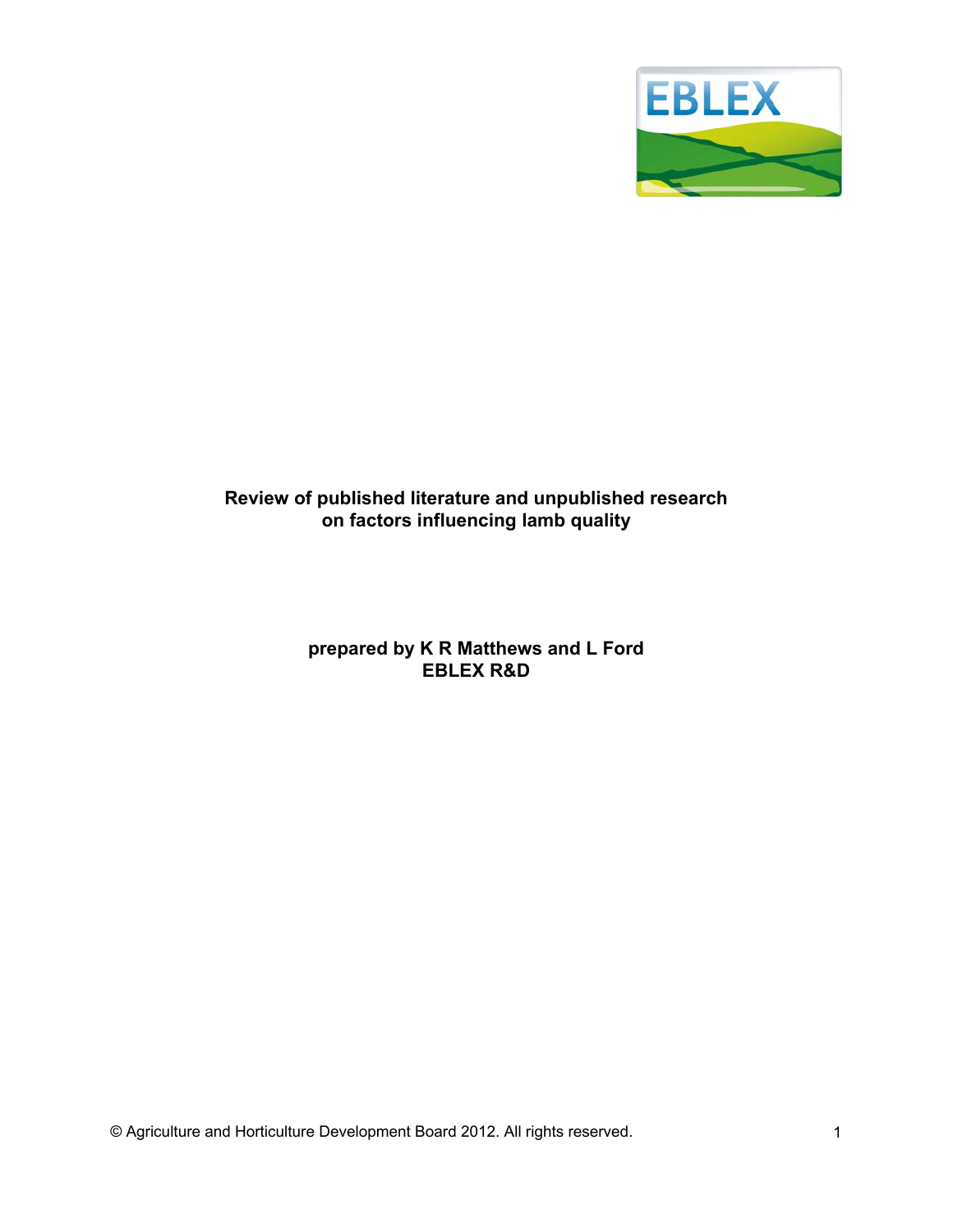AHDB, operating through its EBLEX division, seeks to ensure that the information contained within this document is accurate at the time of printing. No warranty is given in respect thereof and, to the maximum extent permitted by law the Agriculture and Horticulture Development Board accepts no liability for loss, damage or injury howsoever caused (including that caused by negligence) or suffered directly or indirectly in relation to information and opinions contained in or omitted from this document.

Copyright: Agriculture and Horticulture Development Board 2011. All rights reserved. No part of this publication may be reproduced in any material form (including by photocopy or storage in any medium by electronic means) or any copy or adaptation stored, published or distributed (by physical, electronic or other means) without the prior permission in writing of the Agriculture and Horticulture Development Board, other than by reproduction in an unmodified form for the sole purpose of use as an information resource when EBLEX is clearly acknowledged as the source, or in accordance with the provisions of the Copyright, Designs and Patents Act 1988. All rights reserved.

The AHDB logo is a registered trademark of the Agriculture and Horticulture Development Board.

The EBLEX logo is a registered trademark of the Agriculture and Horticulture Development Board, for use by its EBLEX division.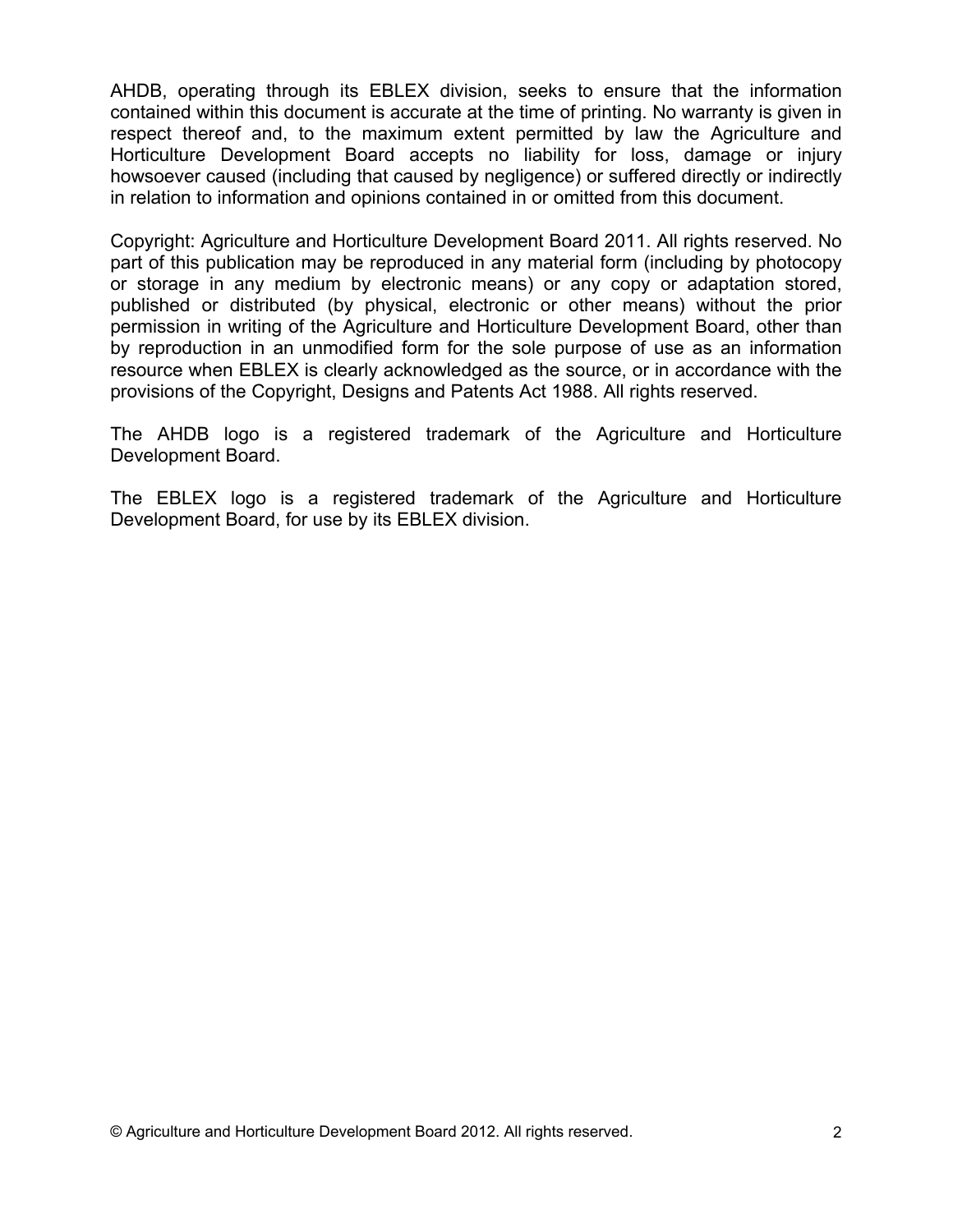# **EXECUTIVE SUMMARY**

A wide range of factors influence consumer acceptability of red meat. This review is focused on eating quality, with some reference to visual characteristics. The MLC (Meat and Livestock Commission) Blueprint for Lean and Tender British Lamb was launched in 1994 (MLC 1994). This current review is based on the original literature review undertaken for the Lamb Blueprint and draws on reviews undertaken since that time, updated with evidence from the last 17 years.

Research related to the entire production and marketing chain has been considered, in respect of improving the eating quality of lamb.

Meat quality traits can be influenced by production methods on farm and a wide range of factors beyond the farm gate. The review summarises the available information on these various factors for lamb.

The practical messages that have been derived from this review are:

- $1<sub>1</sub>$ Breed only has a small effect eating quality. Where differences between more traditional breeds have been suggested, separating the effect of the diet from the effect of the breed is difficult.
- $2<sub>1</sub>$ Improving genetic potential within breeds, particularly for muscle depth and reduced fatness, should be exploited where there is no detrimental effect on meat quality.
- 3. Attention should be directed towards genomic selection for meat quality in the next 5-10 years.
- $\overline{4}$ . Whilst eating quality differences in ram lambs, wethers and ewe lambs are generally small, it has been found that older ram lambs can produce an abnormal flavour. Aim to finish ram lambs by 5-6 months of age.
- 5. British consumers prefer a stronger lamb flavour which develops with age. although older lambs can become tougher. Age/weight specifications may be useful to reduce flavour variations.
- 6. Diet has little effect on tenderness but a large influence on flavour. Lambs fed on pasture diets are preferred by British consumers. Supplementation of forage diets with concentrates does not negatively affect taste but concentrates can produce undesirable fat characteristics.
- $7<sub>1</sub>$ Forage based diets can provide a higher level of important long chain PUFAs, particularly EPA and DHA, which are nutritionally beneficial to human health.
- 8. Forage legumes, in particular Lucerne, can impart off flavours. Where these are used in the diet ensure lambs are grazed on grass for a period of at least 7 days prior to slaughter to restore normal flavour.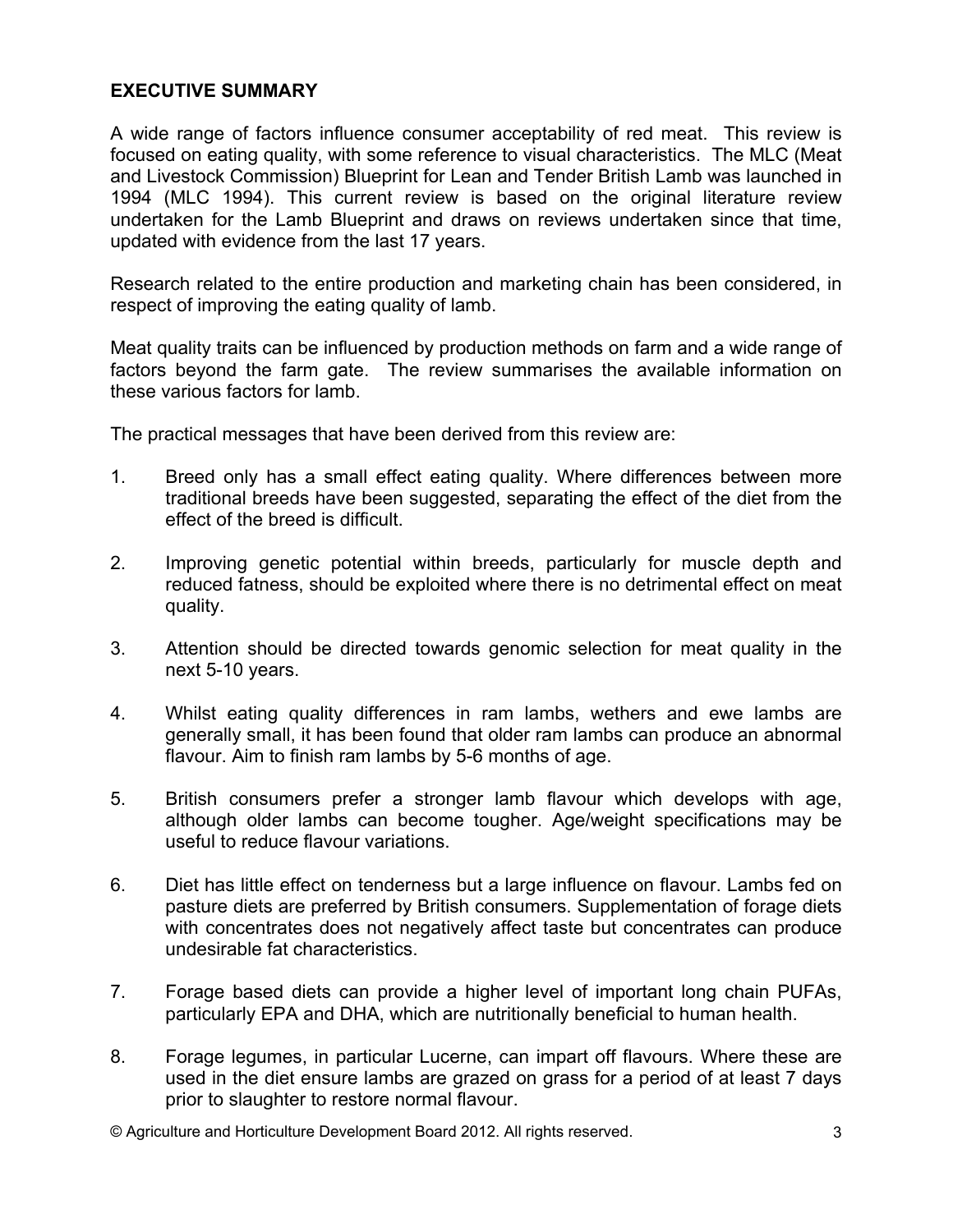- 9. Vitamin E supplementation at 300 IU/kg DM, should be considered where lambs are fed concentrates in order to reduce lipid oxidation and prolong shelf life.
- $10.$ Aim for a consistent growth rate, especially in the lead up to slaughter.
- $11.$ Consumers perceive lamb as a fatty product. Whilst a level of fat has small benefits in terms of juiciness and tenderness this should be balanced against the consumer demand for lean meat. A lean, consistent, product with pleasing visual appearance should be strived for.
- Chilling methods should be monitored in order to prevent toughness due to  $12.$ shortening in learner carcases, and extremely lean carcases should be avoided.
- $13<sub>1</sub>$ Aim for a minimum fat class of 2 and a maximum fat class of 3H
- 14. Whilst sheep appear to be fairly resilient to stress, good handling and creating minimal stress should always be paramount. Stocking densities, travelling times, loading, unloading and general handling are all potential stressors.
- $15.$ Careful handling is essential to avoid bruising and carcase damage.
- Stun to stick times should be less than 15 seconds but a time of less than 10  $16.$ seconds is recommended to reduce blood splash.
- $17<sub>1</sub>$ Chilling needs to be considerate to minimise the risk of either cold or hot shortening.
- $18.$ Where ES is not used avoid chilling to 10<sup>o</sup>C and below within the first 10 hours post slaughter. Where ES is used aim to achieve a pH of 6 at 18-35°C.
- 19. Take into account variable carcases sizes as larger carcases will be less prone to cold shortening. Regularly monitor pH fall and temperature.
- $20.$ Hip suspension optimises the tenderness of the hind leg and loin muscles.
- $21.$ ES can improve lamb tenderness, especially where hip suspension is not used. It can enable faster chilling against the risk of cold shortening but care should be taken to ensure hot shortening does not occur. Regularly monitor pH fall and temperature.
- $22.$ Ageing lamb, either in carcase form or in vacuum packs for a period of minimum of 7 days and optimum of 10 days improves lamb tenderness
- 23. Monitor pH/temperature post slaughter and adjust stimulation/chilling rates to ensure pH 6 is reached at between  $18 - 35^{\circ}$ C.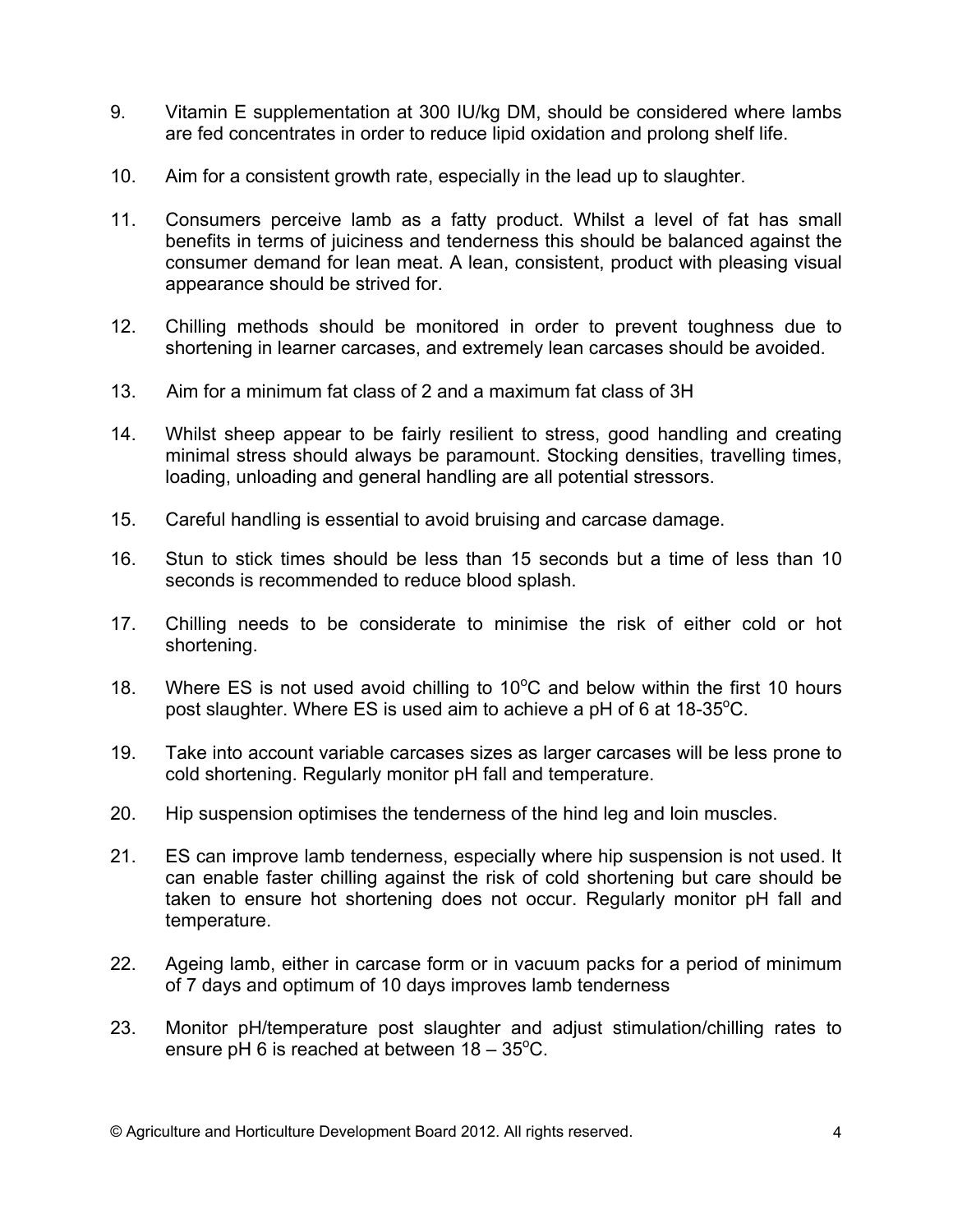- $24.$ Monitor ultimate pH. If this falls outside the normal range review the handling procedure.
- $25.$ Avoid high oxygen packaging wherever possible.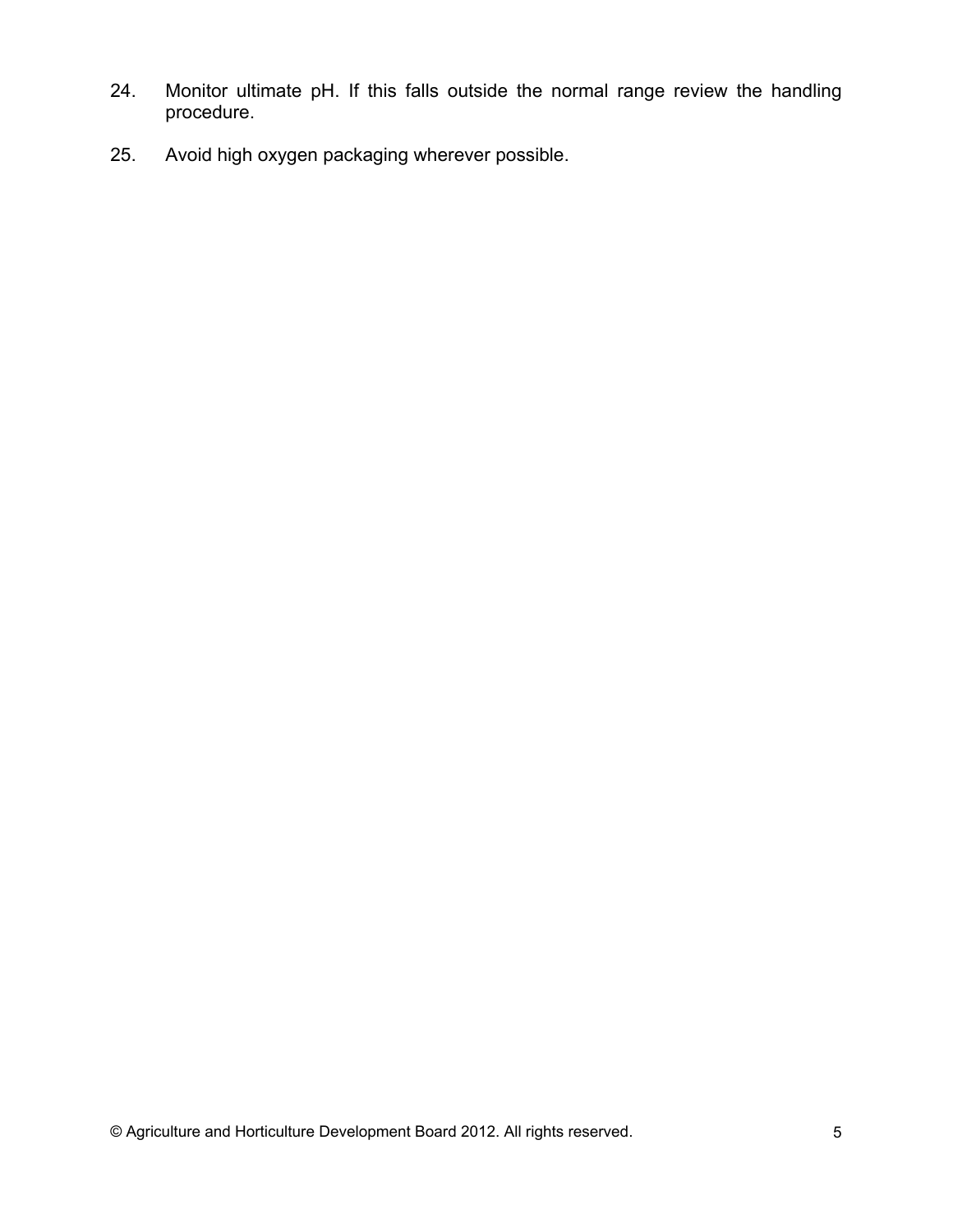# **TABLE OF CONTENTS**

| 1) |                                                                              |                      |
|----|------------------------------------------------------------------------------|----------------------|
| 2) |                                                                              |                      |
|    |                                                                              |                      |
|    |                                                                              |                      |
|    |                                                                              |                      |
|    | Flavour<br><b>Texture</b><br><b>Growth Rate</b><br>Other dietary information | 12<br>13<br>13<br>14 |
|    |                                                                              |                      |
|    |                                                                              |                      |
|    |                                                                              |                      |
|    |                                                                              |                      |
|    |                                                                              |                      |
|    |                                                                              |                      |
|    |                                                                              |                      |
|    |                                                                              |                      |
|    |                                                                              |                      |
| 3) | BACKGROUND INFORMATION - The conversion of muscle to meat24                  |                      |
|    | From living muscle to rigor mortis<br>Shortening                             | 24<br>25             |
|    | Proteolysis                                                                  | 26                   |
|    | Abnormal conditions 1. - DFD                                                 | 27                   |
|    | Abnormal conditions 2. - PSE                                                 | 27                   |
| 4) |                                                                              | .28                  |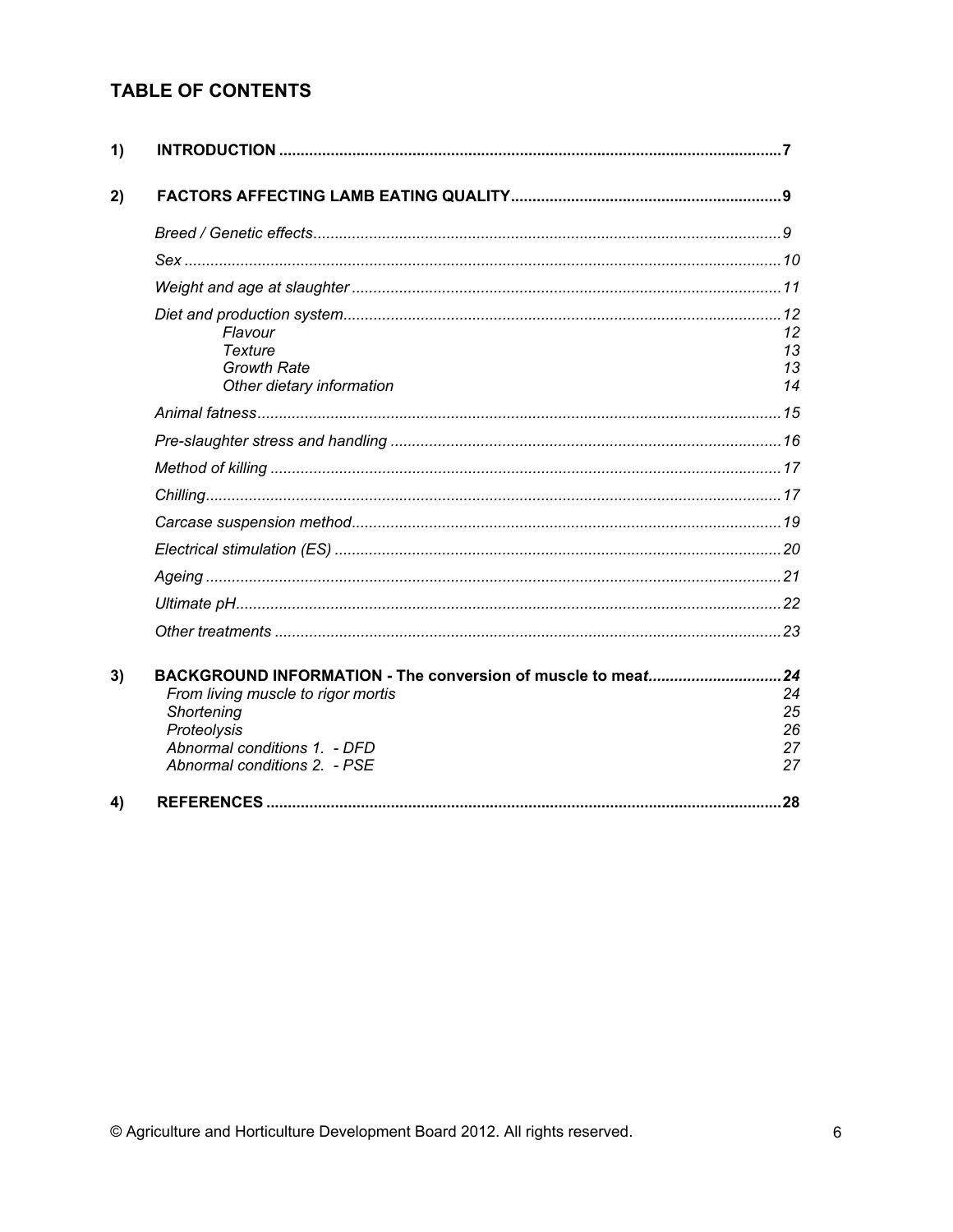# 1) INTRODUCTION

A wide range of factors influence consumer acceptability of red meat. In 2007 a review was undertaken for Defra on factors influencing consumer perception and purchasing of red meat (MLC, 2007). This concluded that many of the things of concern to consumers are perception issues which are addressed either by changes to the production system or communication. The important quality attributes that result from changes to meat's physical or biochemical properties are appearance (colour and fat content), nutritional properties (primarily fat content and type) and eating quality (texture and flavour). This review is focused on eating quality, with some reference to visual characteristics.

The MLC (Meat and Livestock Commission) A Blueprint for Lean and Tender British Lamb was launched in 1994 (MLC, 1994). This document comprised recommendations for best practice related to eating quality. In defining these, a literature review was undertaken in order that the Blueprint was based on the available scientific literature, combined with results from MLC's own research programme. MLC scientists updated the review in 2001 as part of a project being undertaken for Quality Meat Scotland, including a literature search over the intervening years (Matthews and Warkup, 2001). Subsequently, a review on sheep meat flavour was commissioned at the University of Bristol (Wood et al, 2005).

The current review draws on these earlier documents as a basis, updated with evidence from the last 10 years. As with the earlier reviews, this draws on the available scientific literature, levy-funded research (both published and unpublished) and contacts within the global meat science community. Database searches have been conducted for the last 10 years' scientific publications and added to the information gathered in the earlier The literature review has been largely restricted to English language reviews. documents but knowledge of research in other countries (particularly within the EU) has also influenced the conclusions drawn. Most of the scientific literature on meat science (including eating quality) is based on work conducted on grilling and roasting cuts, particularly the loin. This review is therefore inevitably biased towards these cuts.

To make the final document as readable as possible, excessive quoting of references and detailed discussion of individual scientific papers has been mainly avoided. Sufficient references have been given to support the conclusions drawn.

Research related to the entire production and marketing chain has been considered, in respect of improving the eating quality of prime lamb (information related to mutton eating quality has not been exhaustively studied although is referenced in relation to age and quality).

A number of technologies are applicable to cuts on a batch basis (eg high pressure treatment, the hydrodyne process). These have not been included in any detail because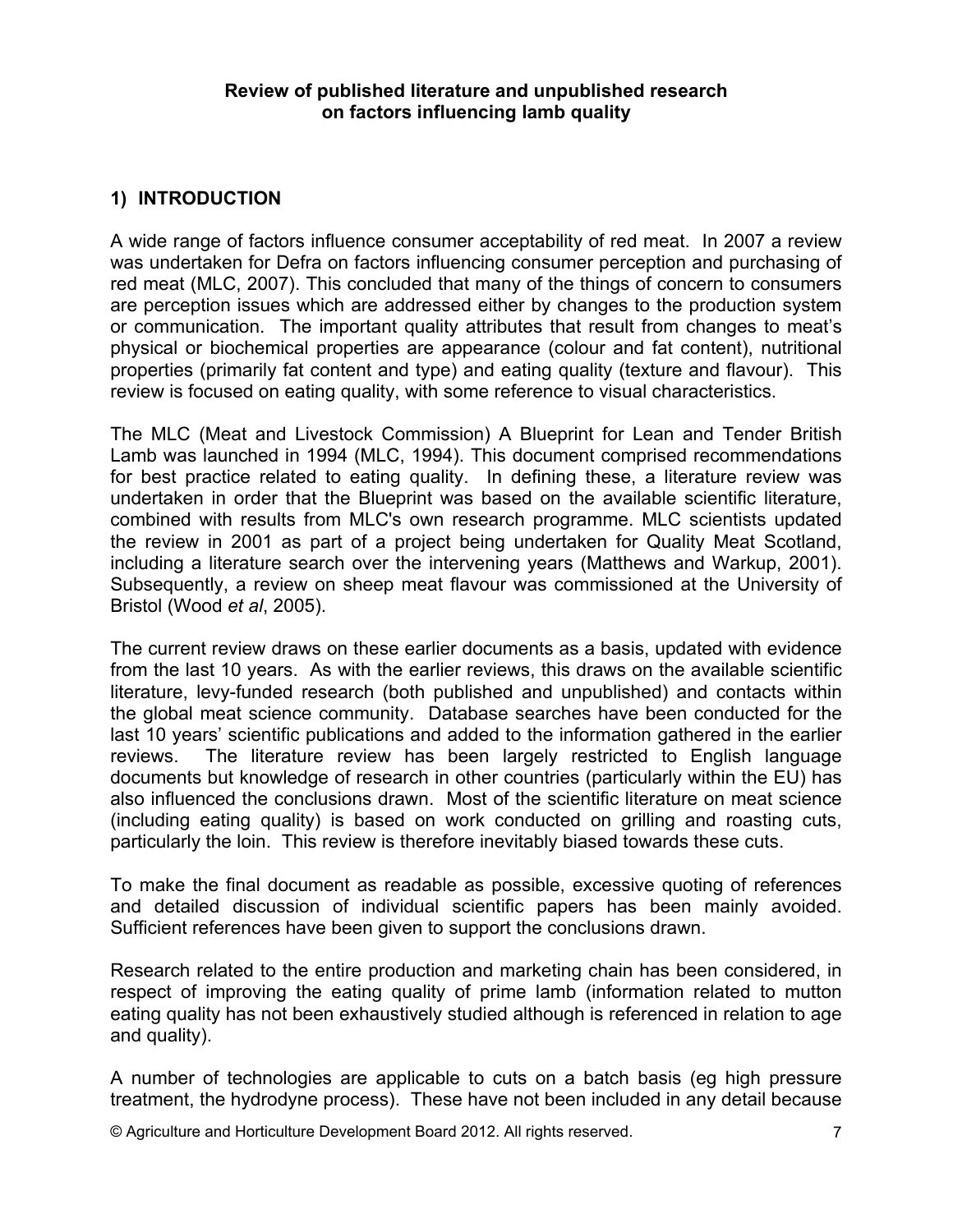their small batch nature means that they are not readily applied commercially. In addition, the review has not covered substances that can be added to meat postslaughter, such as calcium chloride, because these are regarded as food additives and the resulting meat is no longer considered fresh meat.

There is a variable volume of scientific literature covering the various factors and the evidence can be conflicting. In forming a view on the factors of importance, the evidence has been distilled and a balanced judgement made.

Contradictory data sometimes originate from overseas. This can arise as a result of both major differences in practice, and differences in the expectations of quality, particularly where consumer panelling is used.

Meat quality traits can be influenced by production methods on farm and a wide range of factors beyond the farm gate. The review summarises the available information on these various factors for lamb. Many of these production and processing factors influence meat quality through changes to the process of conversion of muscle to meat. It can be useful to have a basic understanding of this process and this is presented (largely unedited from previous versions) in section 4.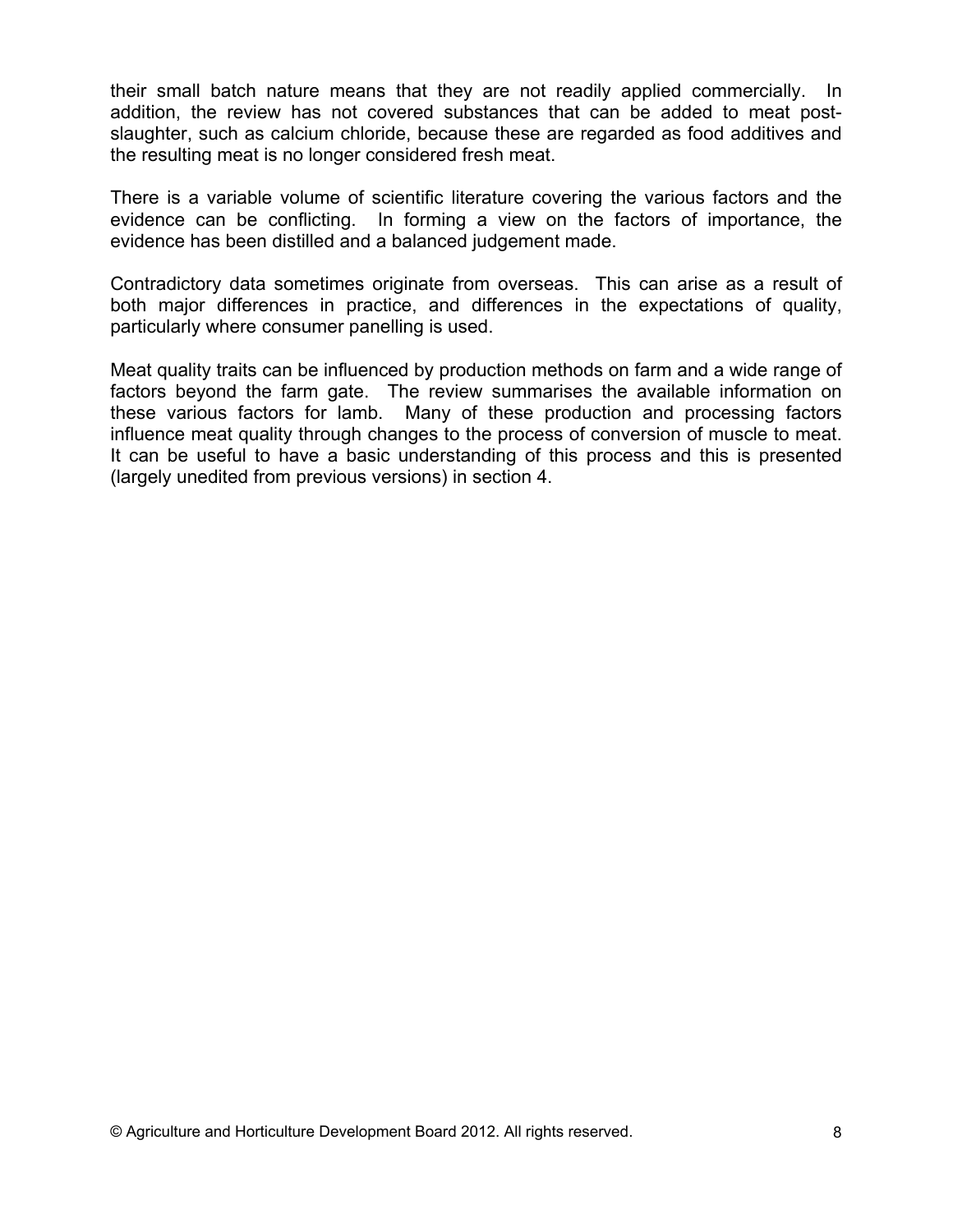# 2) FACTORS AFFECTING LAMB EATING QUALITY

Consumer research has shown that the most important attribute of meat eating quality is tenderness. Flavour is usually the characteristic of next importance.

Consumers generally consider lamb to have a good eating quality, with variation in tenderness being less extreme than other species. The main criticism of lamb is in relation to the perceived fattiness. Consumer research continues to indicate that lamb can be considered fatty (55% of consumers in December 2011, source: Milward Brown). Older (MLC) consumer research indicated that lamb fat is particularly disliked because of its high melting point and hence sticky mouth feel.

# **Breed / Genetic effects**

Various studies have compared a wide range of breeds. Whilst differences in carcase weights (Doyle et al, 2007) and conformation are reported, differences in meat eating quality between lamb breed and sires within breed are generally small and inconsistent. There is evidence that some minor breeds exhibit unusual quality characteristics (eg the Soay is tougher than Welsh Mountain and Suffolk, Fisher et al, 2000). Carcase conformation will give an indication of yield with those of E, U and R in relation to the EUROP grid tending to be the most desirable for end market products.

There are also some studies which show that certain breeds exhibit different flavour characteristics but generally diet is the most important factor in determining lamb flavour. For example, Enser et al (1998) found that the Herdwick (at 8 months of age) had more tender meat with higher lamb flavour than the Suffolk (at 6 months of age). Often it is difficult to separate the breed effect from the diet, with different breeds traditionally reared in different environments. The East Friesland breed has been found to have higher lamb flavour intensity than Texels or South Downs.

Breeds selected for fine wool (particularly in New Zealand and Australia) can exhibit a different flavour. In some studies this has been described as greater mutton flavour. In others it is identified as abnormal. This has been associated with high ultimate pH rather than a breed effect per se.

There are breed differences in the incidence of yellow fat in lambs, with Norwegian breeds seeming to exhibit a particular problem. This does not represent an eating quality issue but there is some consumer resistance to the appearance of yellow fat.

A marked genotypic effect on tenderness has been observed with the so called callipyge gene. This gene, which has peculiar inheritance (known as polar over-dominance), imparts improved conformation, particularly of the back leg. It has been found to result in tougher loin (longissimus). Most workers have found that leg is unaffected when roasted. When steaks from the leg are grilled the same toughness disadvantage has been found (Shackelford et al, 1997) but not in every case (Goodson et al, 2001). Because of the yield advantages workers in several countries have attempted post slaughter treatments to improve the eating quality of callipyge lambs. Most treatments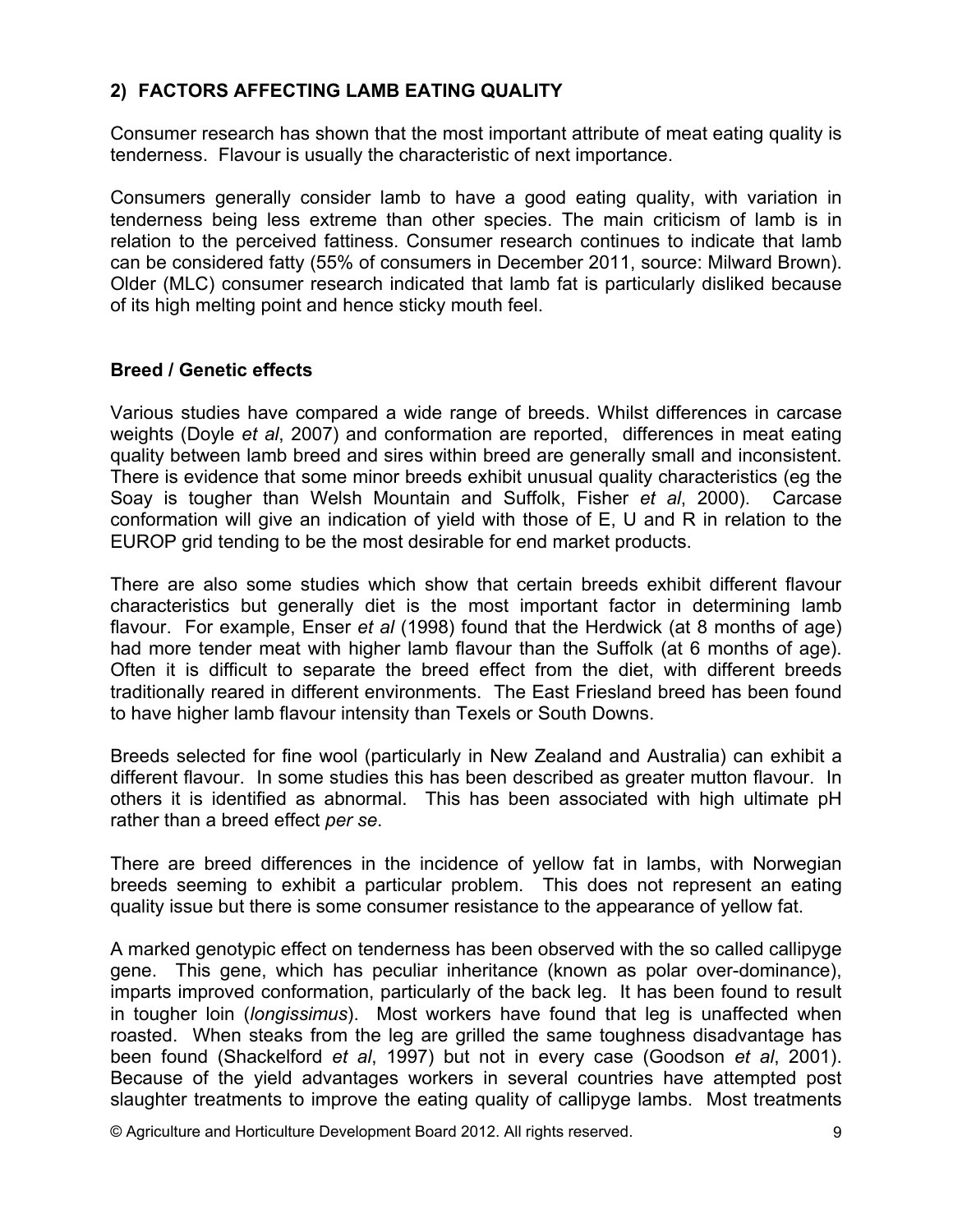are not effective in tenderising callipyge lamb sufficiently to match controls, although calcium chloride marination has been found to be effective by some workers.

In Britain, the sheep breed societies and researchers have agreed only to import sheep carrying the callipyge gene for research purposes and are committed to keeping the gene out of commercial slaughter populations.

The Texel Muscling QTL (TM-QTL), found in purebred UK Texels, increases muscle depth although this is restricted to the loin area. Research has suggested this has little effect on meat quality provided post slaughter treatments including high voltage electrical stimulations and conditioning for a period in excess of 7 days is carried out, (Lambe et al, 2011)...

Selecting for high muscle depth within breeds has shown a mixed response to eating quality traits although Navaras et al. (2008) concluded that utilising genetics to give increased muscularity would not have a significant negative impact on eating quality. CT scanning of muscle density has been shown to provide an accurate prediction of intramuscular fat, in turn giving an indication of eating quality (Lambe et al 2010).

It is often felt that the genetic variation within breeds offers sufficient potential for improving carcase and meat quality traits as can often be seen between breeds. There is therefore a need for tools to select for meat quality at the same time as production characteristics. CT muscle density offers some potential, but there is a greater potential to address this through genomic selection in the future. This will depend, however, on a breed by breed verification of genomic data (from SNP chips) against phenotypic data which are costly to collect.

# **Practical Messages**

Breed only has a small effect eating quality. Where differences between more traditional breed have been suggested, separating the effect of the diet from the effect of the breed is difficult.

Improving genetic potential within breeds, particularly for muscle depth, should be exploited where there is no detrimental effect on meat quality.

Attention should be directed towards genomic selection for meat quality in the next 5-10 years.

# **Sex**

Most studies on the effect of sex on meat quality in lamb have been concerned with the effects of castration. Results are conflicting but, overall, differences between ram lambs, ewe lambs and wethers are small.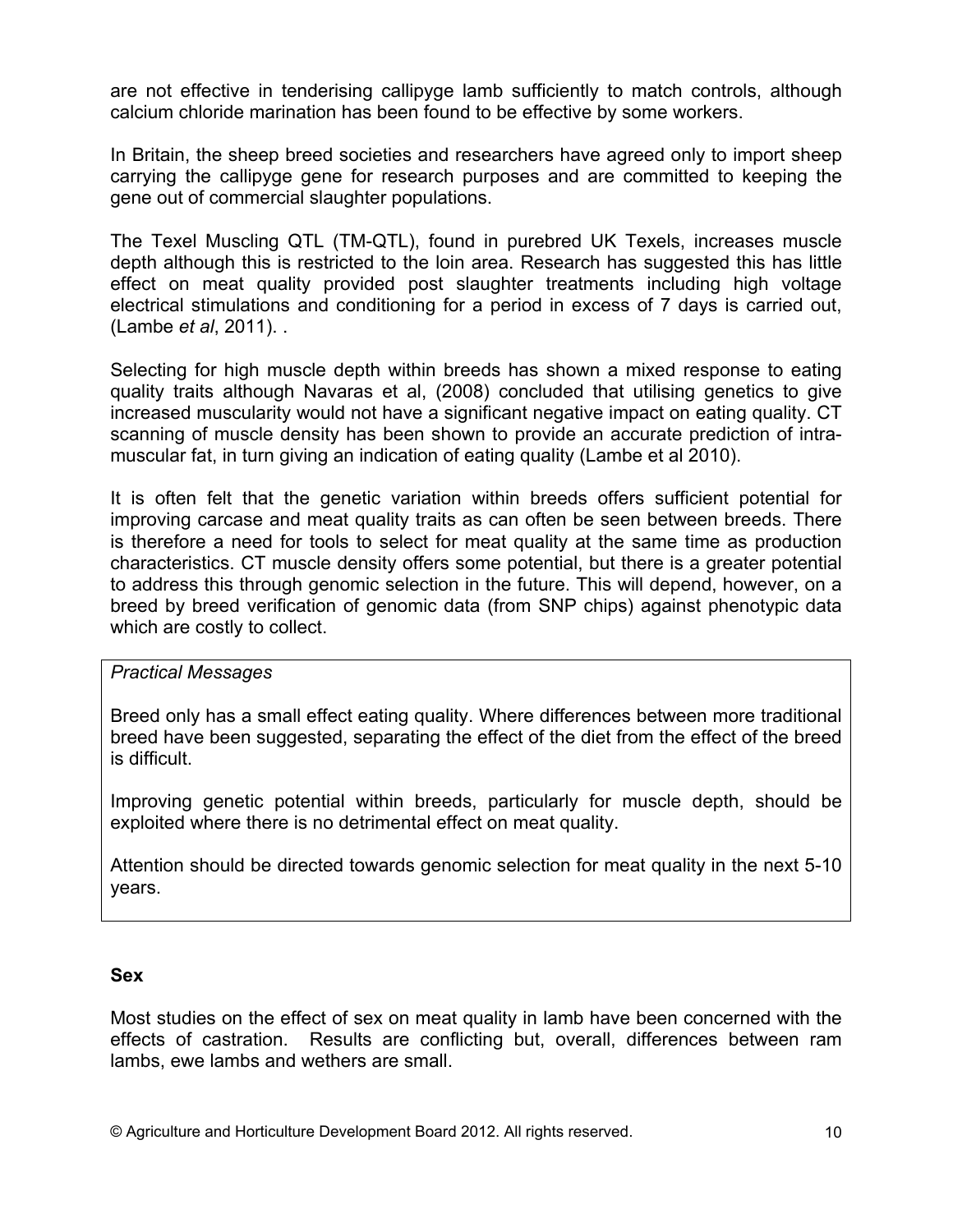Meat from rams has generally been of equivalent tenderness to that of wethers but has sometimes been found to be tougher. An MLC funded project examined spring born lambs slaughtered from June through to January and found no differences between entire male lambs and wethers for tenderness or overall acceptability. Young, et all (2006), found that when slaughtered at the same age, older ram lambs were found to be less tender than wethers, although sensory panels did not distinguish between sex.

Potentially of greater concern is the higher incidence of abnormal flayours which has been observed in older male lambs. Despite citing several earlier references that showed no effect of castration on flavour in male lambs, Sutherland and Ames (1996) identified the development of abnormal flavours occurs by 30 weeks of age and concluded that it is advisable to utilise ram lambs only when finishing can be achieved by 5-6 months of age. This view is supported by Mushi *et al* (2008) and is in line with industry preference, ensuring that slaughter is before ramish characteristics develop which downgrade the carcase.

Rams tend to have faster growth rates than wethers which in turn have faster growth rates than females. Also rams tend to produce leaner carcases than wethers and females at the same liveweight, (Dransfield et al, 1990).

#### **Practical Messages**

Whilst eating quality differences in ram lambs, wethers and ewe lambs are generally small, it has been found that older ram lambs can produce an abnormal flavour. Aim to finish ram lambs by 5-6 months of age.

# Weight and age at slaughter

It is very difficult to separate the effects of age, weight and season in lambs. Generally speaking the literature supports the view that older/heavier lambs are tougher. In particular, spring born lambs slaughtered in the autumn/winter are tougher than those slaughtered in the summer. An MLC funded project at the University of Newcastle examined the effect of diet and slaughter period on the eating quality of lamb. This clearly demonstrated an increase in toughness as lambs became older. Lambs finished as hoggets (in January following spring birth) were tougher than those finished in the summer. Those finished in the autumn were intermediate. The possibility of this being due to some factor confounded with season of slaughter cannot be excluded - lower ambient temperature increasing the incidence of cold shortening for example. As sheep become older, an increase in oxidative fibres is likely to increase toughness as well as produce darker and potentially less desirable meat. It has also been found that the overall liking for lambs fed on forage or concentrate based diets is reduced for those slaughtered in March as opposed to November (Phillips et al. 2008)

Conversely, as Veiseth et al (2004) concluded, lambs slaughtered at 10 months of age as opposed to 2 months were more tender. This was postulated to be due to the fact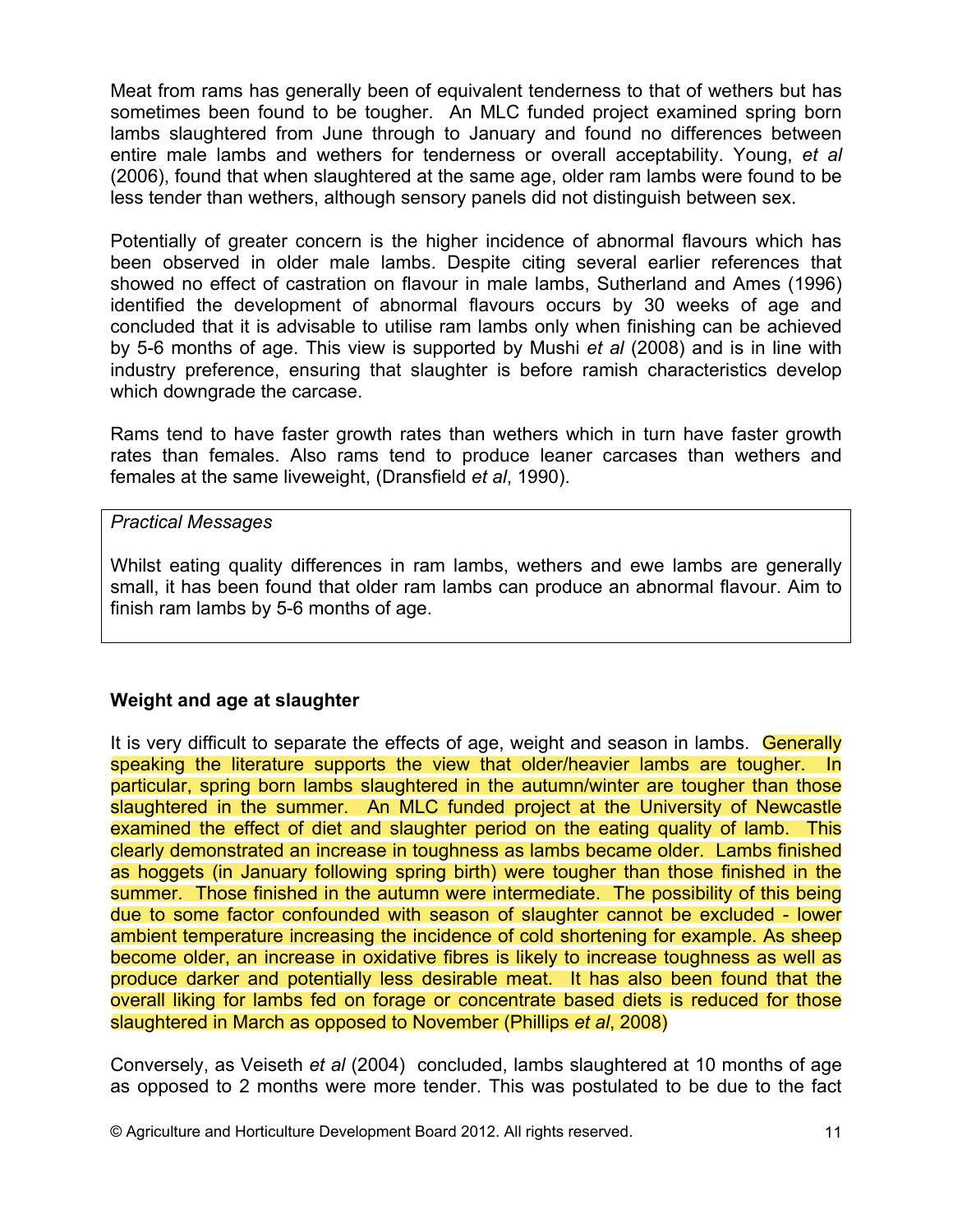older animals would have a higher level of insulation to prevent against shortening as well as a longer loin, thus longer sarcomere length.

In young lambs, increasing slaughter weight has been found to provide a more intense lamb odour and flavour (Martinez-Cerezo et al. 2005). However, there is also a tendency for undesirable flavours to develop in older animals, particularly rams (see above). Flavour perception is subjective. The distinction between the characteristic flavour of lamb and mutton has not been well defined (Sink and Caporaso, 1977). People apparently differ in their concept of what constitutes mutton flavour and the ability to distinguish between lamb and mutton flavour differs between individuals (Batcher et al. 1969). Mutton flavour may describe an entirely different flavour from lamb flavour or may merely represent a change in concentration. Mutton flavour is sometimes grouped with other undesirable flavours as 'off flavours' or 'abnormal flavour.' This is an area which may warrant further research in terms of determining what the modern consumer considers 'good' lamb flavour.

Wide variations in carcase weight can lead indirectly to meat quality issues such as mixed sizing within packaging leading to cooking time inconsistencies, as well as having a negative impact on visual appearance.

#### **Practical Messages**

British consumers prefer a stronger lamb flavour which develops with age, although older lambs can become tougher. Age/weight specifications may be useful to reduce flavour variations.

# Diet and production system

# **Flavour**

The composition of the diet influences the products of digestion and hence meat odour, flavour and fat characteristics. Whilst is accepted growth rates and killing out percentages can be significantly higher in concentrate fed lambs, generally, stronger lamb flavour is imparted by forage finishing which is generally preferred by British consumers (Fisher et al., 2000; Sanudo et al, 1998) Further studies have suggested that a combination of forage and cereal finishing rations have a high acceptability by British consumers in sensory analysis (Font i Furnols et al, 2009), although consumers would prefer to purchase grass fed lamb (Font i Furnols et al. 2011).

Legumes (particularly lucerne but also white clover), brassicas, oat pasture, maize silage and 'weeds' have all been found to impart off flavours to lamb. A grass grazing period of as little as 7 days can restore normal lamb flavour (Park et al, 1972a; Park et al, 1972b). MLC funded research at SAC Edinburgh (Vipond et al, 1995), however, found no differences between lambs fed grass (ryegrass) and clover/grass swards. It has also been observed that the branched chain fatty acids thought to be responsible for the distinctive flavour of lamb are present in higher concentrations when lambs are fed a processed grain diet (Wood and Fisher, 1990). There is some evidence that onions can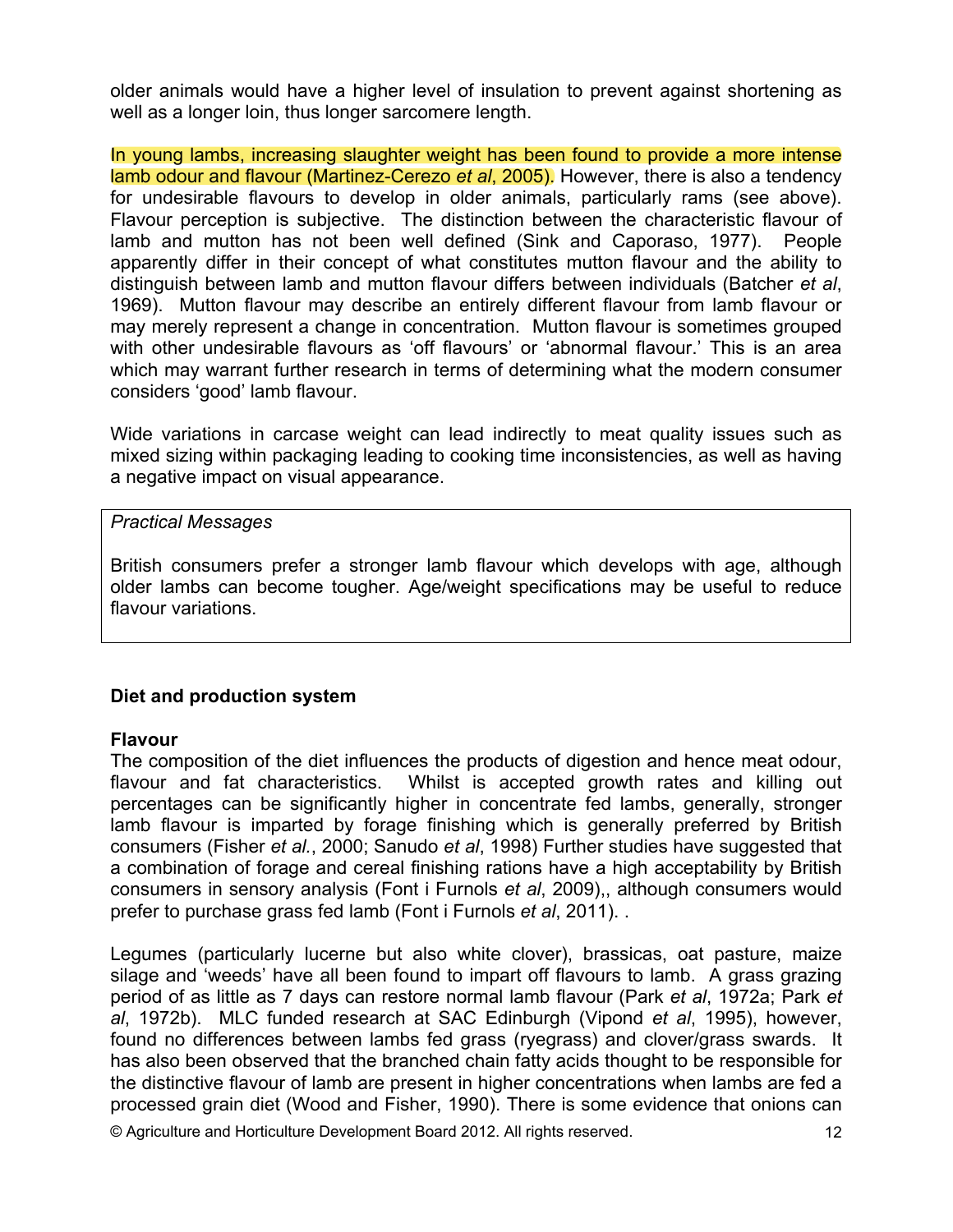have a negative impact on flavour and tenderness of lamb. Protein source in the diet (eg soya or faba beans) can influence sensory characteristics, particularly flavour. Again this is probably a minor effect compared with the forage versus concentrate differences. The weight of evidence suggests lamb flavour from grazed animals is preferred in Britain. This may be worth testing for a specific market if a niche product is under consideration. For a thorough review of the effect of diet on lamb flavour see Field et al (1983) or Wood et al, (2005).

Whilst most lambs in Britain will be finished off grass with or without creep feeding, a number of lambs are carried over the winter period. EBLEX funded research carried out by ADAS examined finishing off grass/concentrates, ad-lib concentrates and stubble turnips. Lambs fed stubble turnips showed higher flavour and overall liking scores than the other diets, although on a par with the control group kept on permanent pasture. Growth rates may have been lower in the stubble turnips group but killing out percentages were greater. It was also found that the overall liking for both lambs fed on the forage or concentrate based diets was reduced for those killed in March as opposed to November (Phillips et al, 2008).

## **Texture**

There is conflicting evidence regarding the effect of concentrate level in the diet on textural parameters with some evidence that lower concentrate/lower energy diets produce more tender and juicy meat. Lambs on lower concentrate diets have slower rates of post-mortem glycolysis (Solomon and Lynch, 1988) and this has been linked with tenderness (Marsh, 1983). On the other hand there is some research which indicates higher energy diets result in more tender meat. Overall it is likely that any effect of dietary type on tenderness is small with other associated factors such as growth rate and age, being of greater importance.

The proportion of concentrates in the diet also influences the fat composition with high concentrate diets generally resulting in softer fat. This is considered beneficial in terms of consumer perception of fat texture but can be associated with an undesirable oily odour or flavour. The effect of a concentrate diet will clearly be influenced by its composition, with lard appearing to make the lamb fat harder and whiter. The melting point is also lower in early spring lambs than in hoggets.

Neither the MLC or the ADAS study on diet and finishing period mentioned above showed any differences in tenderness between lambs finished on cereals, grass, silage or roots when slaughter period is taken into account.

#### **Growth rates**

Grass finishing tends to produce leaner carcases than concentrate feeding. Taking into consideration the ideal 18-21kg carcase weight especially compared to European counterparts, the use of grass finishing may also be advantageous in producing a heavier but leaner carcase. The use of clover or high sugar grass mixes can be a useful mechanism to improve growth rates more in line with concentrate finishing, whilst talking advantage of the benefits grass has on fatty acid composition in lamb, (Dawson et al, 2011). Grazing chicory promotes faster growth rates and improved killing out percentages and whilst research to date has shown some mixed results on eating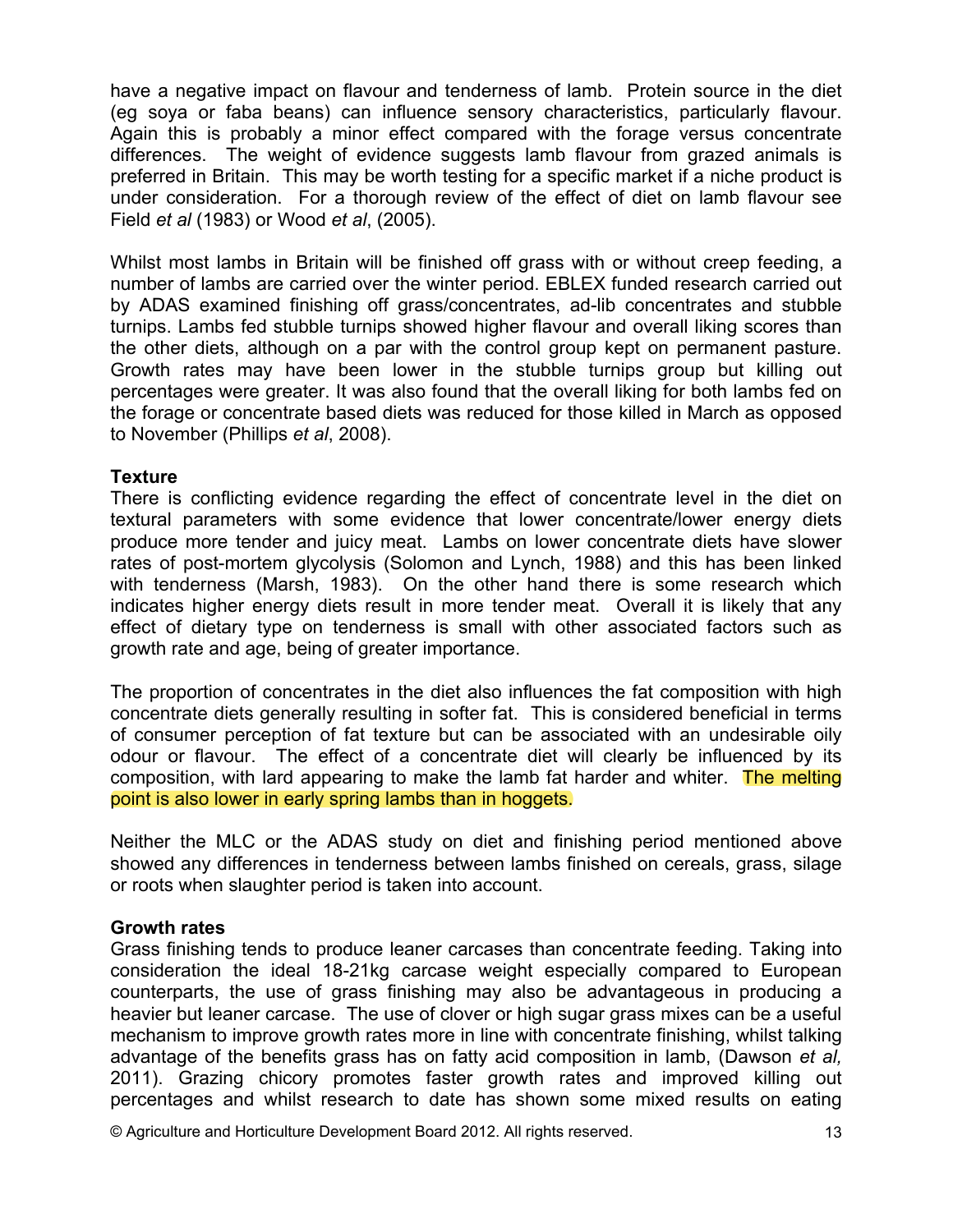quality, it is concluded that chicory will not have a detrimental effect on eating quality (Houdijk, 2010). .

It is generally accepted that the diet needs to promote a good consistent growth rates and thus ensuring muscle glycogen levels are maintained so as to not produce meat with significantly high pH levels, although the incorporation of best practice during processing can potentially reduce the effects on eating quality. The withdrawal of food in the 12 hour period leading up to slaughter is often practised to prevent carcase contamination on the slaughter line.

# Other dietary considerations

A grass diet also provides an increased level of nutritionally important long chain (n-3) polyunsaturated fatty acids (PUFA), in particular eicosapentaenoic acid (EPA) and docosahexaenoic acid (DHA) (Wood et al, 2008). Bio-diverse grasses and more commercial rye grass pastures can all produce lambs of both high meat and eating quality. Heather and moorland fed lamb were found to contain higher levels DHA and moorland a higher level of conjugated linoleic acid (CLA), both of which have a positive effect on human health (Whittington et al. 2006). However, due to biohydrogenation in the rumen, the potential for levels of n-3 PUFA found in grass and forage to increase the content within muscles is reduced. The inclusion of fatty acids in the diet can improve PUFA concentrations. The incorporation of treated linseed has been shown to have a positive effect on beneficial fatty acid ratios in lamb. Pasture feeding generates higher concentrations of n-3 PUFAs but it has been suggested supplementation of concentrate diets with linseed can provide a similar level to grass finished lambs (Kitessa et al.  $2010$ ).

Vitamin E in the diet (at 300IU per kg dry matter) has been found to protect against lipid oxidation in lambs fed concentrate diets and hence extend shelf life. Where lambs are finished on concentrate diets or stubble turnips which are low in Vitamin E, additional supplementation in the diet may be beneficial.

In common with beef, slaughtering animals directly off their mothers has been found to result in more tender meat than those weaned first. For example, Vipond et al (1995) found that lambs slaughtered at 20 weeks of age directly off their mothers were more tender than those slaughtered off pasture at 28/9 weeks of age (5.8 compared with 5.0 on an eight point scale). It is unlikely that this age difference alone would have such a marked effect.

Other studies show contrasting evidence regarding the potential yield differences between artificially reared or ewe reared lamb. Research into gentling and artificial and ewe rearing showed that whilst all gentled lambs displayed a greater pH decline, no significant differences in shear force and meat quality have been observed (Napolatino et al, 2006).

This is an area that may warrant further research. In lamb it would be possible to use twins where one is weaned and one left at foot for a direct comparison (with slaughter at the same age/weight).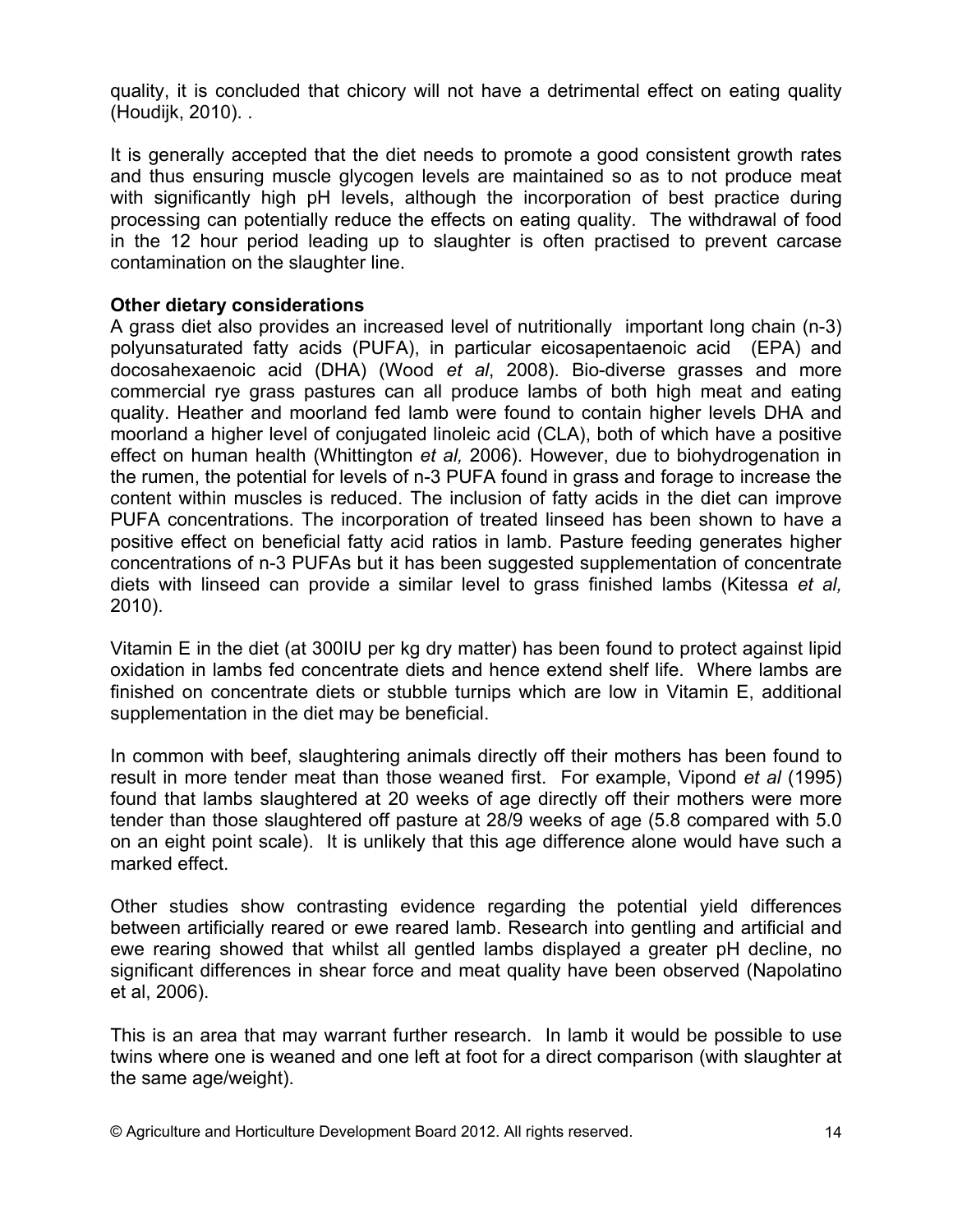# **Practical Messages**

Diet has little effect on tenderness but a large influence on flavour. Lambs fed on pasture diets are preferred by British consumers. Supplementation of forage diets with concentrates does not negatively affect taste but concentrates can produce undesirable fat characteristics.

Forage based diets can provide a higher level of important long chain PUFAs. particularly EPA and DHA, which are nutritionally beneficial to human health.

Forage legumes, in particular Lucerne, can impart off flavours. Where this is used in the diet ensure lambs are grazed on grass for a period of at least 7 days prior to slaughter to restore normal flavour.

Vitamin E supplementation at 300 IU/kg DM, should be considered where lambs are fed concentrates in order to reduce lipid oxidation and prolong shelf life.

Aim for a consistent growth rate, especially in the lead up to slaughter.

# **Animal fatness**

A major MLC study on the effect of fatness on lamb eating quality was completed in 1993. Thirty lamb carcases were selected from each of five MLC fat classes (2, 3L, 3H, 4L and 4H) between September and December 1992. Each group included 15 males and 15 females. Selections were made in eight abattoirs. Roasted leg joints and grilled loin chops were assessed by trained sensory panel. There was no significant effect of fatness on flavour, juiciness or tenderness of leg joints but there was a significant effect of fatness on tenderness and juiciness of loin chops. The 2 and 3L lambs produced loin joints with lower tenderness scores than the other three classes which were not different. The absolute effect of fatness on loin tenderness was small compared to the benefit obtained via changes in post slaughter carcase handling or ageing (discussed later).

An important study on the effect of lamb fatness on eating quality was conducted by Smith et al (1976) in the US. Lambs were selected from a common environment to fit into three groups: lean, fat and intermediate. Subcutaneous fat was removed from one side of the lambs in the intermediate group and all sides were chilled at  $1^{\circ}$ C. Shortening occurred in the lean group resulting in an effect of fatness on tenderness. The fat trimmed group matched the lean group in terms of toughness. These results suggest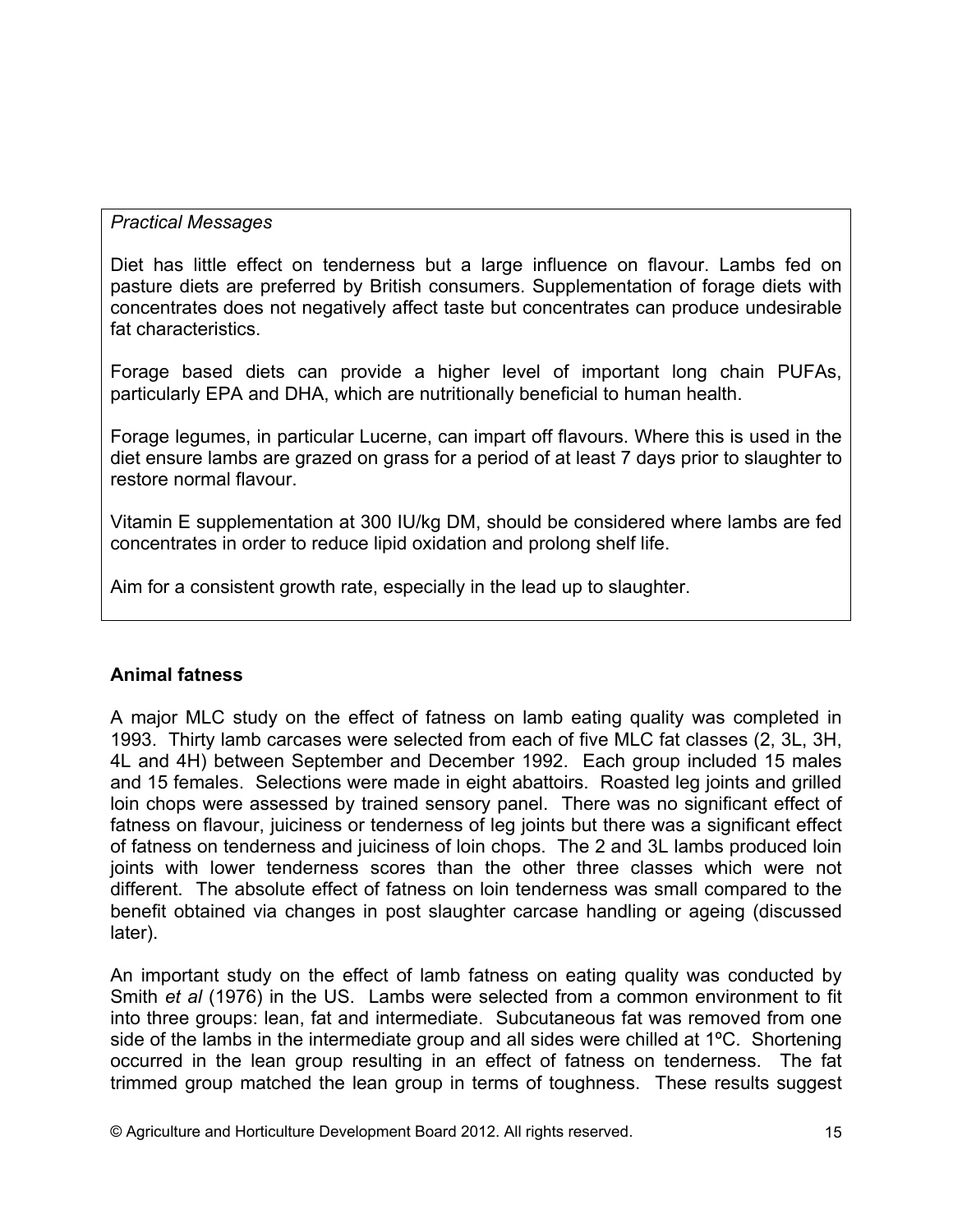that the major effect of fatness is the insulating effect of subcutaneous fat protecting against cold shortening during chilling.

A New Zealand report on the effects of marbling in grass fed lamb in relation to meat quality identified that whilst objective measurements on the loin showed high marbling to be more tender, sensory analysis did not show any significant difference (Young et al. 2009). Generally lamb fatness has been found to have a weak relationship with eating quality, in particular tenderness. Against the overall perception of lamb as a fatty meat, and the negative reaction of consumers to fatty cuts, these benefits are small. It is more important to produce lean cuts, handled according to best practice, of good visual appeal than to obtain the small benefits of fatness on eating quality. This is particularly the case in lamb where trimming of intermuscular fat from within roasting joints is particularly difficult.

## **Practical Messages**

Consumers perceive lamb a fatty product. Whilst a level of fat has small benefits in terms of juiciness and tenderness this. A lean, consistent, product with pleasing visual appearance should be strived for.

Chilling methods should be monitored in order to prevent toughness due to shortening in leaner carcases, although extremely lean carcases should be avoided.

Aim for a minimum fat class of 2 and a maximum fat class of 3H

# Pre-slaughter stress and handling

Sheep seem to be remarkably resistant to stress (Warriss et al. 1987; Knowles, 1998) and rarely exhibit the PSE or DFD conditions. Fasting or underfeeding alone does not cause dark cutting in lamb but it does lower glycogen reserves. If this occurs in conjunction with an increase in circulating adrenaline or strenuous muscular activity, glycogen breakdown can result in dark cutting. In cases of extreme fasting resulting in weight loss, the meat can be much tougher. Exercise can, on the other hand, result in more tender meat, possibly because the muscle enters rigor more quickly and cold shortening is avoided (Chrystall et al. 1982; Warner et al. 2005).

Whilst transport has a negative effect on body weight, it has very little stress effect on sheep and attempts to measure effects have given variable results. Fisher et al (2010) conclude that sheep can cope with road transport up to 48 hours. It is widely accepted that road type and driver style have a larger influence than journey times and it has been suggested that different physiological responses are seen in sheep of varying ages. Interestingly, recent studies have suggested an increase in lipid oxidation has been linked with transportation of young lambs (De la Fuente et al. 2010; Zhong et al. 2011). It is generally accepted that handling and loading are the most stressful periods and lambs will recover to some extent throughout the journey.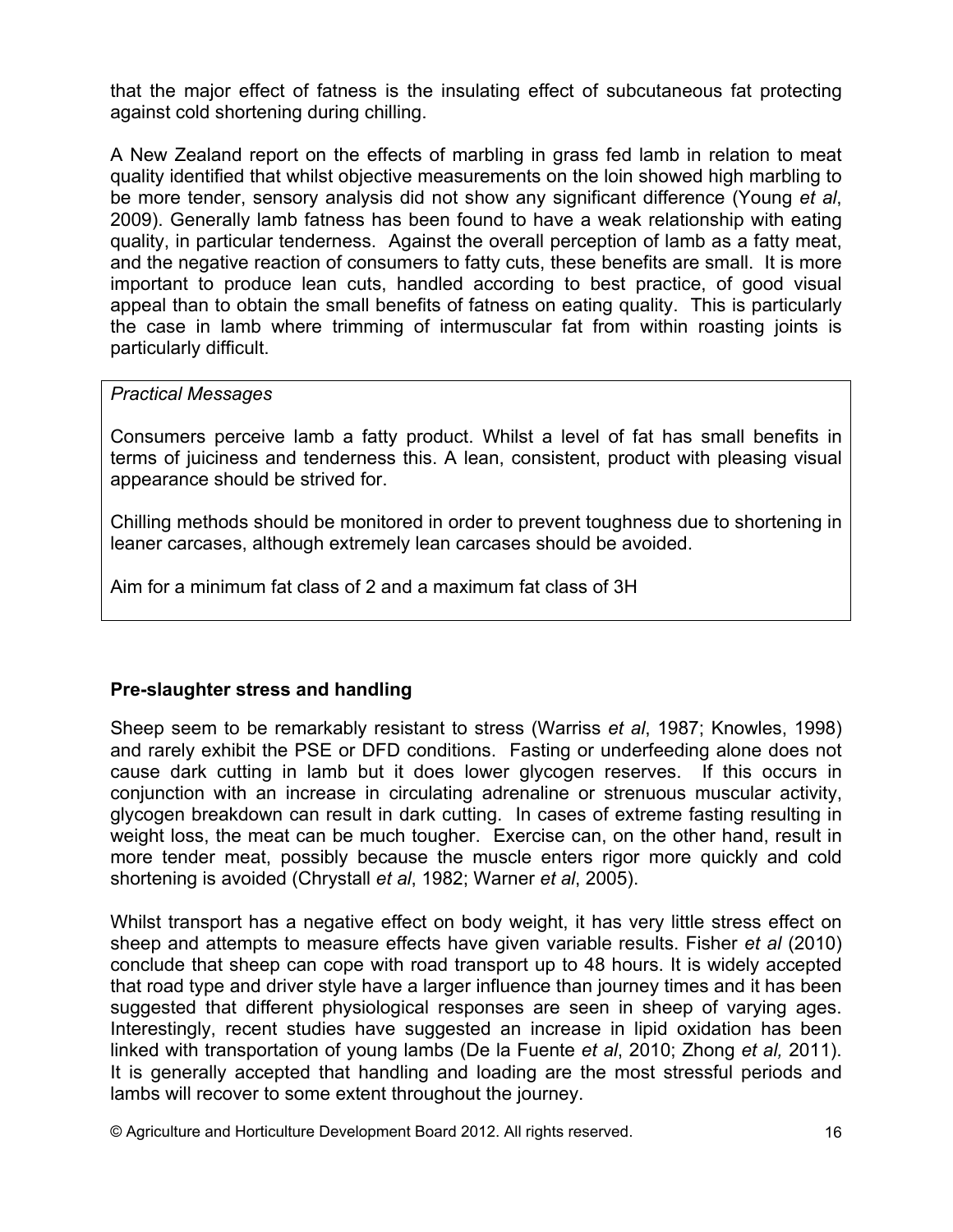Bruising and carcase damage can occur during weighing, sorting, loading and transportation, particularly in young lambs and careful handling is essential. Whilst this does not directly have an affect on eating quality it can affect the visual appearance of meat.

Lambs should be presented for slaughter in a clean condition in line with recommendations under the Clean Livestock Policy in order to prevent carcase contamination on the slaughter line. Dagging and/or belly clipping may be necessary to achieve this and it is important that this is done considerately to reduce stress and in a manner that does not devalue the skin

# **Practical Messages**

Whilst sheep appear to be fairly resilient to stress, good handling and creating minimal stress should always be paramount. Stocking densities, travelling times, loading, unloading and general handling are all potential stressors.

Careful handling is essential to avoid bruising and carcase damage.

# **Method of killing**

Stunning of sheep in the UK is generally carried out by one of two electrical methods. Head only stunning is delivered by the use of two electrodes placed on the head. Head to back stunning makes use of a third electrode in the region of the last thoracic vertebra. If sticking is not carried out sufficiently quickly after stunning then haemorrhages can result, giving rise to blood splash in the muscles, fat and other tissues. These can detract from visual appeal of the meat. There is a legal requirement for animals to be stuck without delay following stunning. A good guide to reduce blood splash is to limit this to 10 seconds.

A Stun Assurance Monitor (SAM) can be used to demonstrate effective stunning performance and provide a means to achieving high levels of animal welfare as well reassurance for consumers. A SAM can also help detect faults in the system which enables corrective action to be taken thus avoiding an impact upon carcase quality.

#### **Practical Messages**

Stun to stick times should be less than 15 seconds but a time less than 10 seconds is recommended to reduce blood splash.

# **Chilling**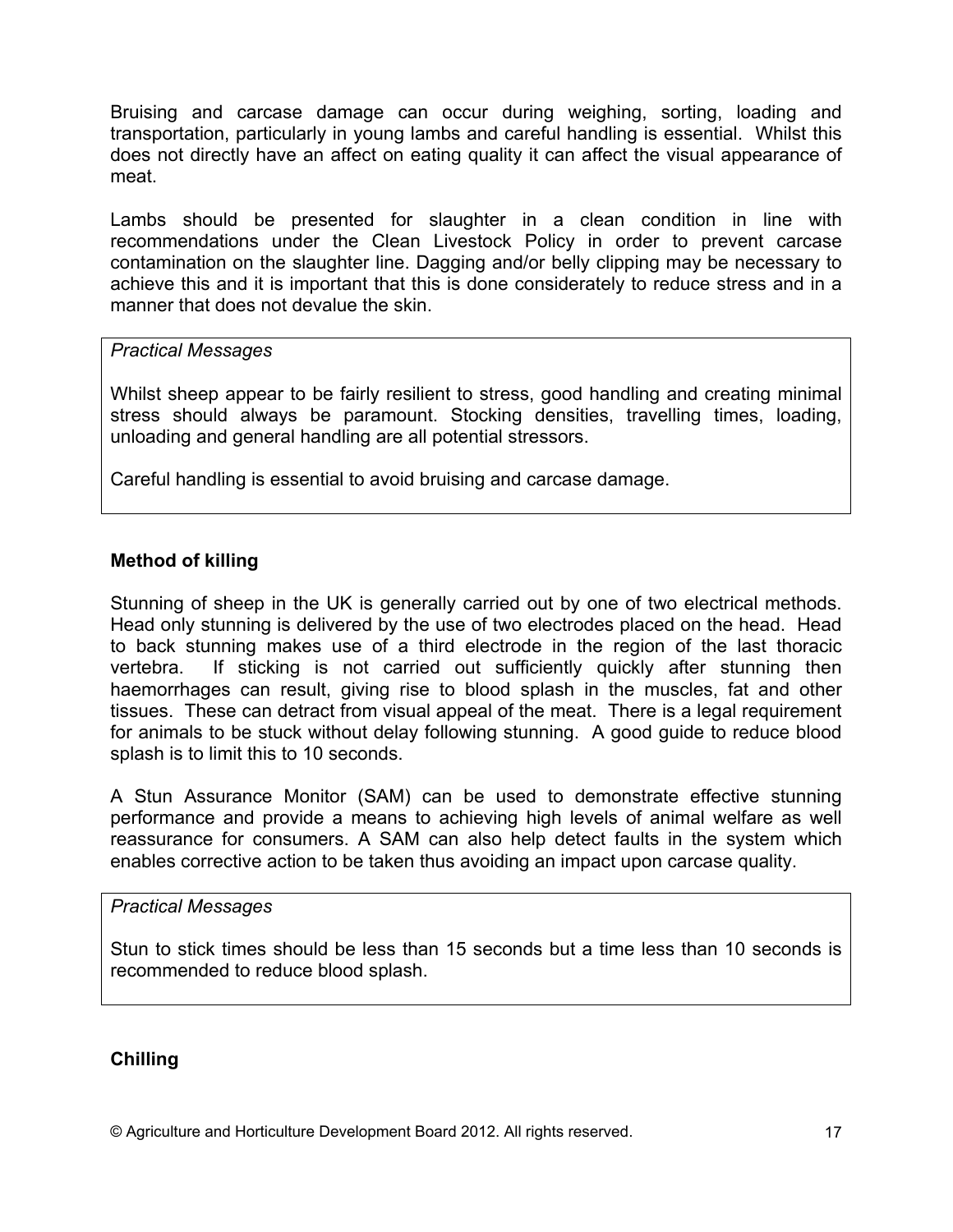Shortening of the muscle prior to rigor mortis gives a dramatic toughening effect. It has been found that the minimum shortening for lamb occurs at chilling temperatures of 5 to 20 °C and maximum shortening occurs at 0°C (cold shortening) and 40°C (hot shortening) (Cook and Langsworth, 1966; Geesink et al. 2000). Lambs are particularly susceptible to cold shortening because of the small size of the carcase which enables rapid heat loss post slaughter. There is conflicting evidence as to whether meat which has been shortened responds to ageing. The safest course of action is to avoid shortening!

The key factors in determining shortening are low or high temperatures and pH over 6.2 coupled with a sufficient ATP level (3.5µ mole/g muscle) for contraction. As a general rule, chilling to avoid a temperature below 10°C in any muscle within 10 hours of slaughter will avoid cold shortening and hot shortening is rarely an issue provided carcases are chilled following slaughter. With the use of electrical stimulation (ES), faster chilling rates can be achieved but the aim should be to reach a pH of 6 at 18- $35^{\circ}$ C, as identified by various research studies, in order to reduce the risk of shortening and is cited in Meat Standards Australia guidelines (Pearce et al. 2006).

The loin muscle (Longissimus thoracis et lumborum) is a good marker for cold It is particularly susceptible because of its shape and location in the shortening. carcase. Recent work commissioned by EBLEX, identified that in English lamb plants, a variation in the rate of pH fall is apparent, both within the same plant and between plants. Whilst the risk of severe cold shortening appeared to be minimal, there was a risk in plants not using ES. Conversely in plants using High Voltage ES there was the potential for hot shortening. Considerate chilling is essential to ensure that chilling does not lead to toughness (Matthews, 2011)...

Carcase fatness can have a more marked effect on the eating quality of lambs than the other species because of the susceptibility to cold shortening. The insulating effect of surface fat on the carcase can reduce the rate of heat loss and therefore protect to some extent against cold shortening. This was particularly well illustrated by the experiment conducted by Smith et al (1976) described above.

There has been some evidence that the application of an ultra rapid chilling regime (an air temperature of -20°C at a speed of 1.5m/s for example) can result in tender meat with added advantages of reduced drip loss. The results of various trials have, however, been inconsistent and there is a danger of inducing cold shortening resulting in tougher meat. Slight variations in the chilling conditions seem to yield different results and, because of the difficulty of standardising chilling in commercial practice, it appears to be a risky approach.

An alternative approach, sometimes called conditioning (not to be confused with ageing or maturation), is to delay chilling until the muscles of the carcase have already gone into rigor mortis. In practice this means holding the carcase at a temperature of 7 to 18 °C for a period of time before entry to the carcase chiller.

In many studies delayed chilling has been compared with samples chilled at 0°C which, as stated above, is known to induce cold shortening. It seems likely that all the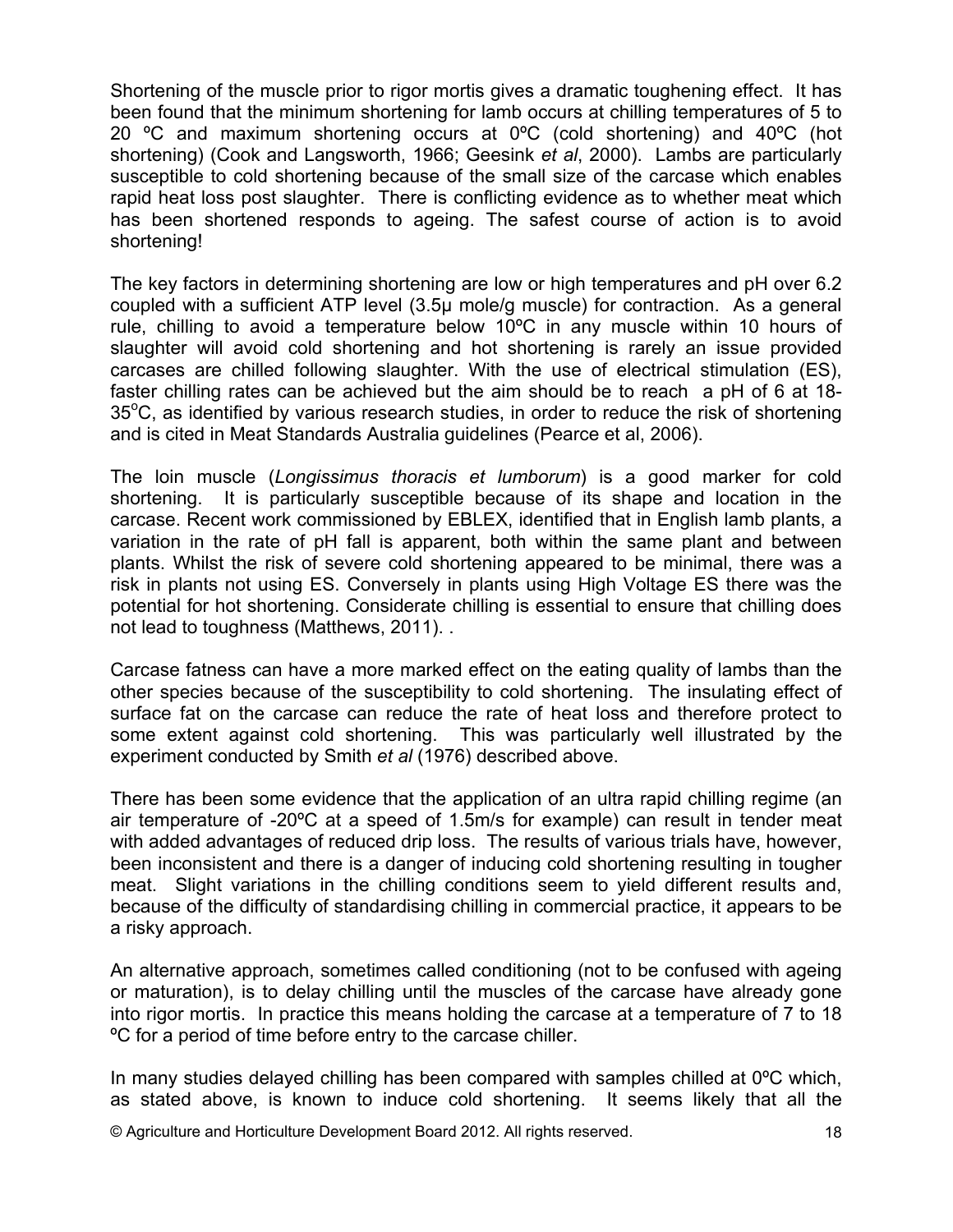conditioning period achieves is the prevention of shortening. Care also has to be taken to avoid hot shortening which could occur if the holding temperature exceeds 18°C. Overall this approach adds little to the benefits obtained by control of chiller temperatures to avoid cold shortening. It can also result in poorer colour stability on retail display.

# **Practical Messages**

Chilling needs to be considerate to minimise the risk of either cold or hot shortening.

Where ES is not used avoid chilling to  $10^{\circ}$ C and below within the first 10 hours. Where ES is used aim to achieve a pH of 6 at  $18-35^{\circ}$ C.

Take into account variable carcases sizes as larger carcases will be less prone to cold shortening. Regularly monitor pH fall and temperature.

# **Carcase suspension method**

As is clear from the effect of shortening on toughness, the state of contraction of muscles is a significant factor in determining eating quality. Muscular contraction post mortem is moderated by the attachment of the muscles to the skeleton. The tension imposed on any individual muscle in the carcase depends on the position of the skeleton. Various means of suspending the carcase and manipulating the skeleton have therefore been tested for their effect on tenderness.

In lamb, Davey and Gilbert (1973) found that supporting a lamb carcase on a broomstick in a 'natural' standing position improved the loin (longissimus dorsi) and leg (Biceps femoris, semimembranosus and gluteus medius). Various studies have shown benefits on the leg and loin muscles from hip suspension of lamb carcases. This was also found in MLC research where hip suspension yielded the biggest improvement in tenderness achieved by a single factor. The extent of the improvement achieved with hip suspension suggests that there may be benefits in addition to avoiding shortening which are not yet understood. On the other hand the loin of a conventional achilles suspended carcase will enter rigor in a shortened state in any case.

Additional tension of the loin of hip suspended carcases can be achieved by the application of weights or by severing vertebrae or fascia/tendons overlying the loin. These have not generally been shown to benefit tenderness any further than hip suspension alone (eg Buege and Stouffer, 1974).

Abban et al (1975) investigated the effect of altering the posture of the carcase by use of a simple and practical pre-rigor tensioning method. This rotated the femur into a position closer to that in the live animal. This resulted in improved tenderness in 6 muscles assessed with no effect in the psoas major or rectus femoris. Recent technological introductions seen in Australia which stretch and shape carcases were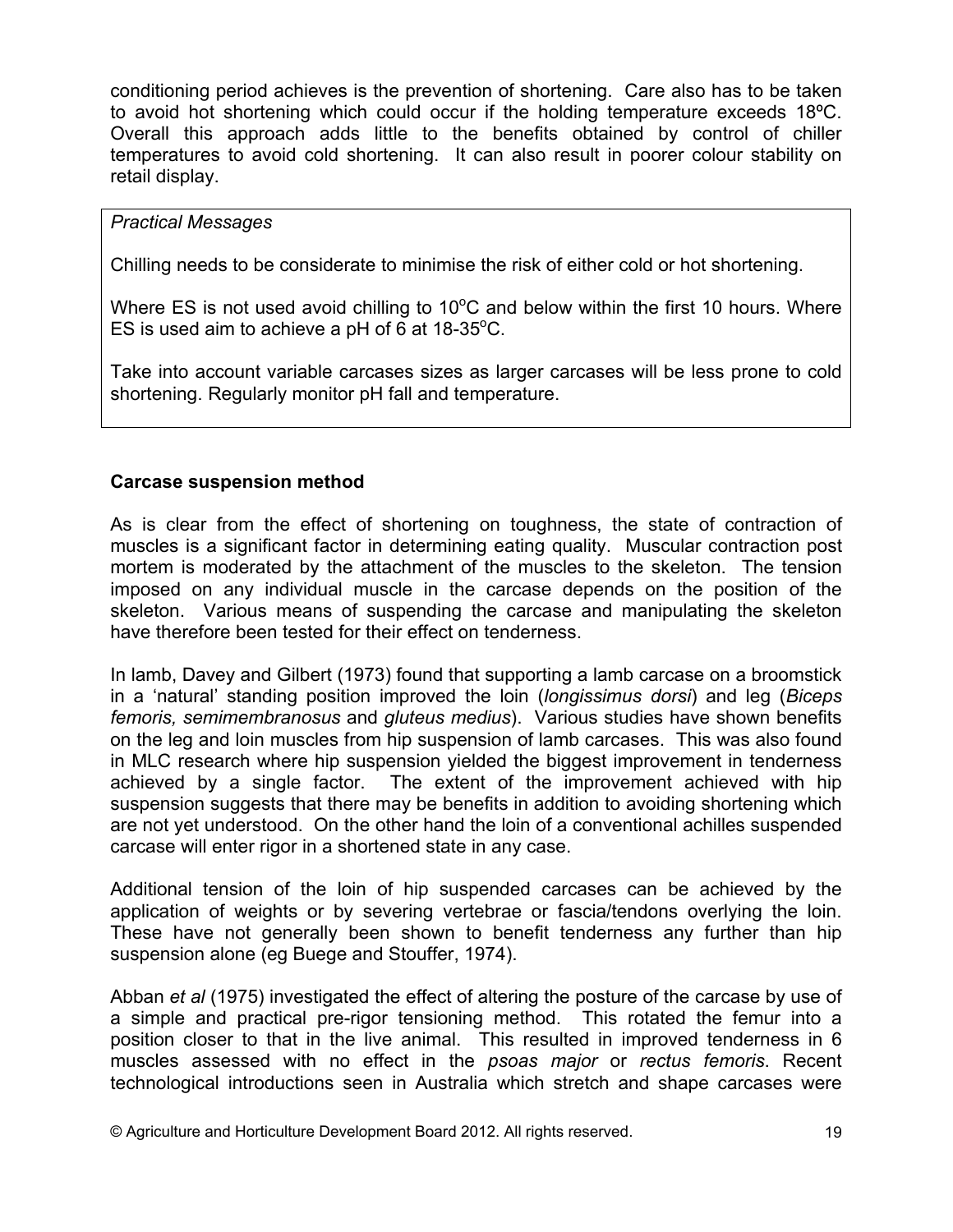found to have future potential in improving the eating quality as well as the product range of lamb cuts (Hopkins, 2011)...

It has also been suggested that tension of the *longissimus dorsi* will improve the consistency of tenderness along its length. The most practical method of tensioning the muscles of the carcase appears to be hip suspension (aitch bone hanging) and this has a dramatic effect on quality.

## **Practical Messages**

Hip suspension optimises the tenderness of the hind leg and loin muscles.

# **Electrical stimulation (ES)**

ES can be an effective means of improving tenderness of lamb. ES was developed primarily to allow rapid chilling without the risk of cold shortening. The electrical current applied stimulates the muscles to contract and hence use up ATP (and hence glycogen). This accelerates the onset of rigor mortis enabling chilling to take place It also appears that High Voltage ES (HVES) has additional benefits in earlier. tenderness, perhaps through accelerating the ageing process or direct physical damage to the muscle fibre structure (Dutson et al, 1975; Savell et al, 1977; Savell et al, 1978).

If low voltage stimulation is used it must be applied whilst the nervous system is still intact. In practice this means whilst the animal is being bled. Good contact (ie electrode positioning) and timing are critical for low voltage stimulation to be effective. This means that it is a less reliable approach than high voltage stimulation. There is also the risk of a toughening effect of LVES due to hot shortening. Where LVES is effective it seems to simply prevent cold shortening (eg Hildrum et al. 2000; Devine et al. 1999)

HVES does not depend on an intact nervous system. It is applied later on the slaughterline (after pelting) and therefore electrode contact is easier and the high voltage makes positioning less critical. Because it is applied later the carcase has cooled to an extent where hot shortening is less likely to be induced by stimulation.

The use of Medium Voltage ES (MVES) is common place in countries such as Australia. Pearce et al (2009) looked at alternating the applied frequency and the response to stimulation, especially in relation to optimising pH decline. Results showed that the treatment bringing about the highest response did not necessarily provide the most tender meat, perhaps due to the fact that there was less myofibrillar disruption. The development of new technology such as Smart Stunning offers the potential to improve carcase consistency. The system, which is currently in use in some Australian and New Zealand plants, is designed to give a series of test pulses and by measuring the carcase response to these, can adapt the amount of stimulation delivered to each carcase to ensure carcases reaches the required pH level (Daly et al. 2008).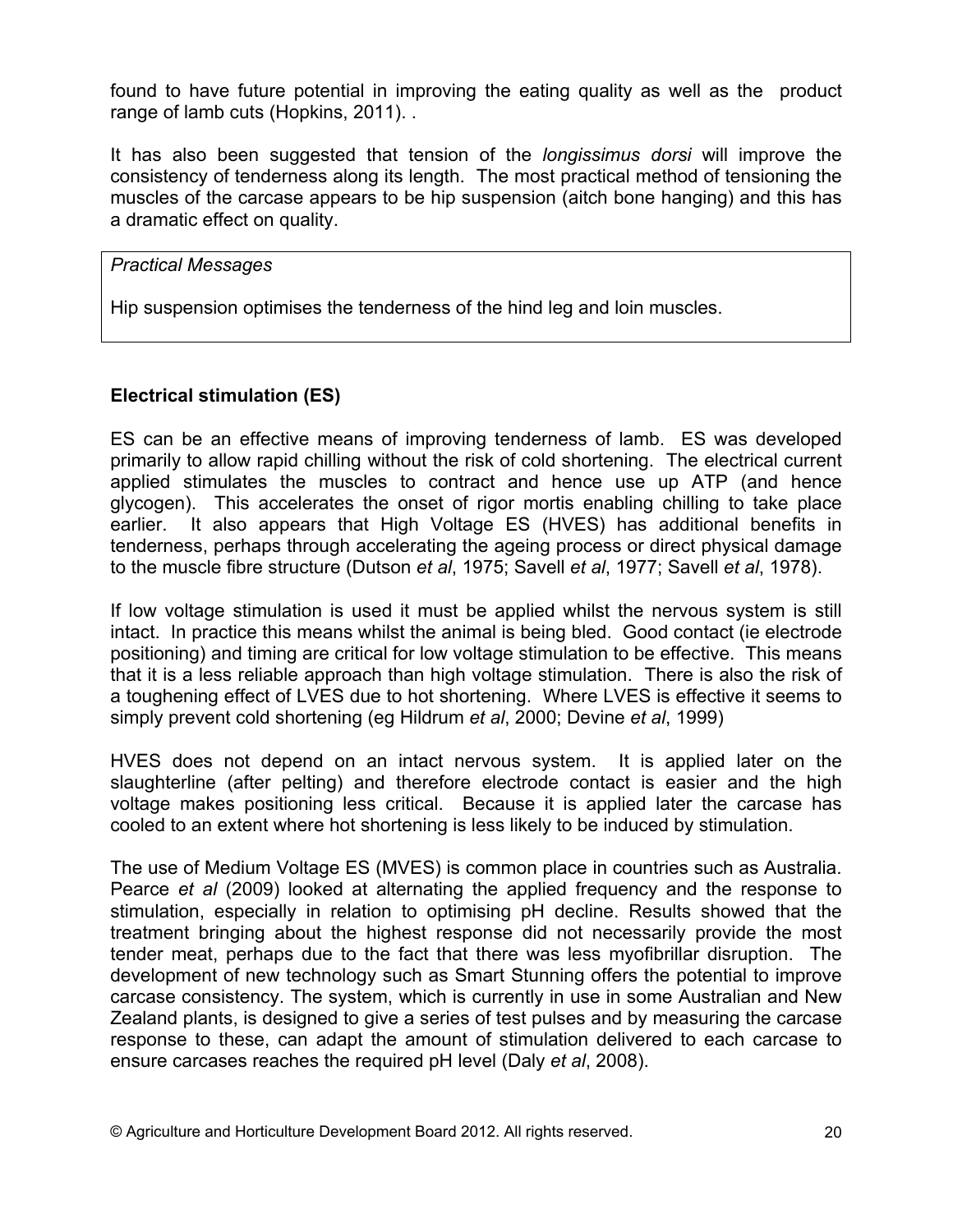ES also has the benefit of being most effective on tougher carcases thus reducing variation. On the other hand ES has been generally ineffective in callipyge lambs. Kerth et al (1999) found that ES at 550V improved the tenderness of the longissimus but not the semitendinosus, semimembranosus, supraspinatus or triceps brachii of callipyge lambs.

Whilst ES has been shown to improve tenderness and allow for faster chilling, it appears to have little influence on flavour, unless combined with other factors.

# **Practical Messages**

ES can improve lamb tenderness, especially where hip suspension is not used. It can enable faster chilling against the risk of cold shortening but care should be taken to ensure hot shortening does not occur. Regularly monitor pH fall and temperature.

# **Ageing**

The storing of lamb at low temperature for a period of time is widely used to increase tenderness. The rate of tenderisation decreases with time. That is to say that most of the benefit is achieved early on. Ageing tenderisation occurs as enzymes naturally present within the meat break down the myofibrillar structure. Dransfield (1990) calculated that 80% of the tenderisation of lamb longissimus dorsi has occurred at 7.7 days post slaughter at 1°C. MLC trials showed a benefit of ageing lamb loin for up to 10 days with most of the benefit occurring by 7 days.

Ageing has been found to be effective in eight muscles of the loin and hind leg but less so on three muscles of the shoulder (Bouton et al. 1973). It should also be noted that ageing and conditioning (at 10°C) can have a negative effect on the retail display life of meat (Moore and Young, 1991).

Ageing influences lamb flavour. In a large study looking at eating quality in lamb (SEERAD, 2004) it was concluded that ageing for a period of 10 days in comparison to 5 days improved the intensity of the lamb flayour. In addition ageing for 10 days and the use of ES saw a decline in abnormal flavour. Where ES was not used abnormal flavour increased.

# **Practical Messages**

Ageing lamb, either in carcase form or in vacuum packs for a period of minimum of 7 days and optimum of 10 days improves lamb tenderness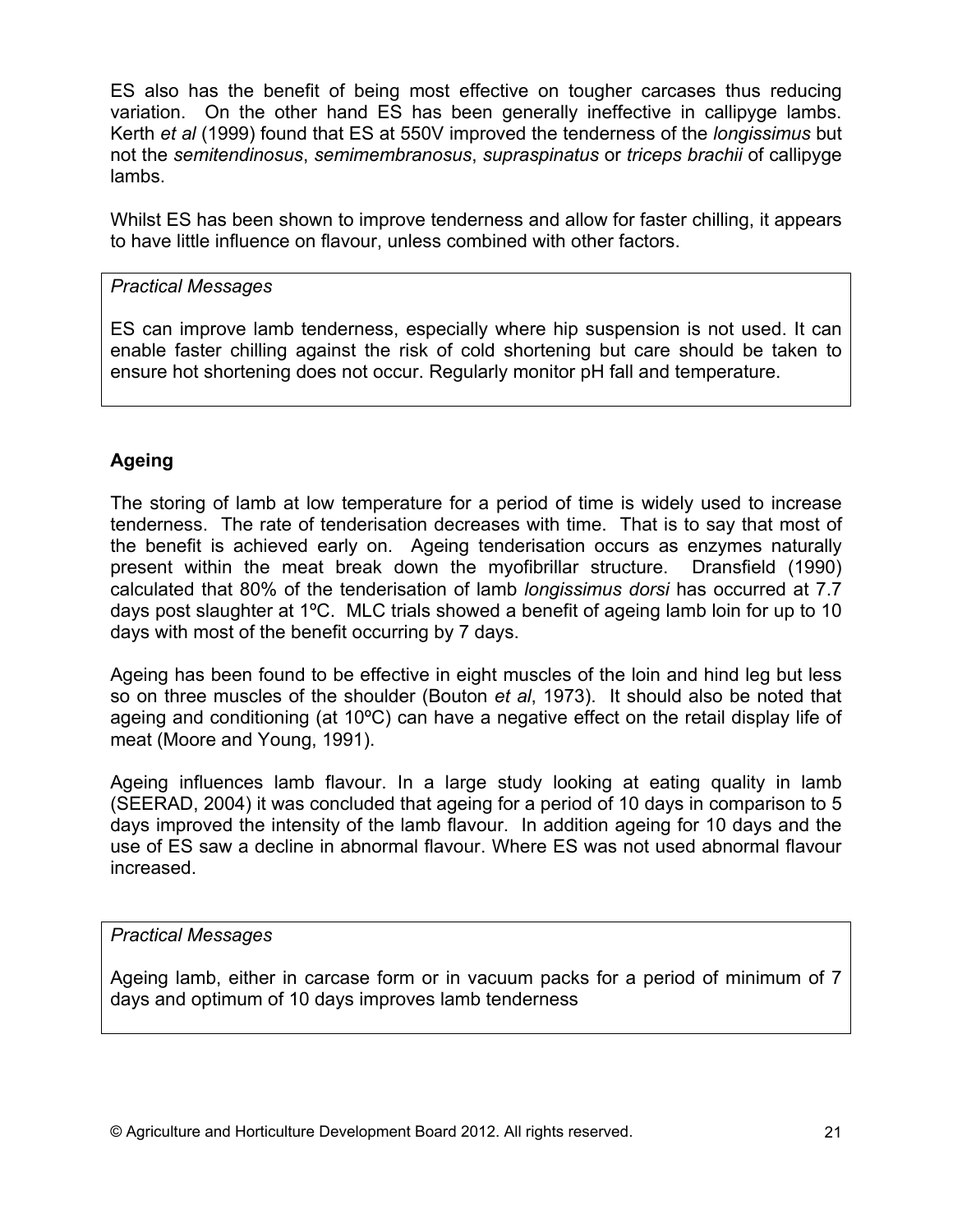# **Ultimate pH**

Several studies across the World have examined the relationship between ultimate pH and tenderness. In some studies there is no relationship with tenderness. Where a relationship exists, the toughest meat has generally been that with an intermediate ultimate pH. For example a pH of 6.05 gave the highest panel toughness score when studied by Young et al (1993). New Zealand workers (Watanabe et al, 1996, Devine et al. 1993) found that an ultimate pH of 5.8-6.2 gave a higher shear force than higher or lower pH values when pH was manipulated with adrenaline injections or pre-slaughter handling. Within the normal range of pHu values expected (5.4 to 5.7) this is not a problem. It may, therefore, be worth excluding animals with an ultimate pH of 5.8 and higher.

## **Practical Messages**

Monitor pH/temperature post slaughter and adjust stimulation/chilling rates to ensure pH 6 is reached at between  $18 - 35^{\circ}$ C.

Monitor ultimate pH. If this falls outside the normal range review the handling procedure.

# **Retail Packaging**

Ageing (or maturation) of meat after slaughter is a widely used means of enhancing meat eating quality, particularly tenderness. It has generally been thought that ageing tenderisation occurs throughout the time under chill temperatures from slaughter to consumption. Tenderisation does not occur to any substantive degree during frozen storage or once the meat is cooked.

A significant proportion of high value meat cuts sold through the multiple retailers is packaged centrally in modified atmosphere packs (MAP, primarily 80%  $O<sub>2</sub>/20% CO<sub>2</sub>$ ). MLC quidelines have included the period in MAP as part of the maturation period (Blueprint recommendations state a minimum of 7 days interval from slaughter to retail sale). In comparison to conventional overwrap, MAP can significantly extend shelf life, although the benefit is very much temperature dependant (Young et al. 2005).

MAP containing high levels of oxygen helps maintain the meat colour but this can also lead to the development of off flavours as the rate of lipid oxidation can be increased. Medel et al (2003) found that extended periods of storage in MAP reduced lamb flavour as well as overall acceptability. MLC research has also shown that high-oxygen packaging can result in toughening of the meat. Linares et al (2009) postulated that the inclusion of a small amount of carbon monoxide in MAP could help promote an improvement in colour stability and tenderness.

Vacuum packaging results in a darker, more purple, colour generally thought less desirable. It has been shown, however, that vacuum skin packaging in beef achieves better colour stability than standard vacuum packaging and equivalent colour to MAP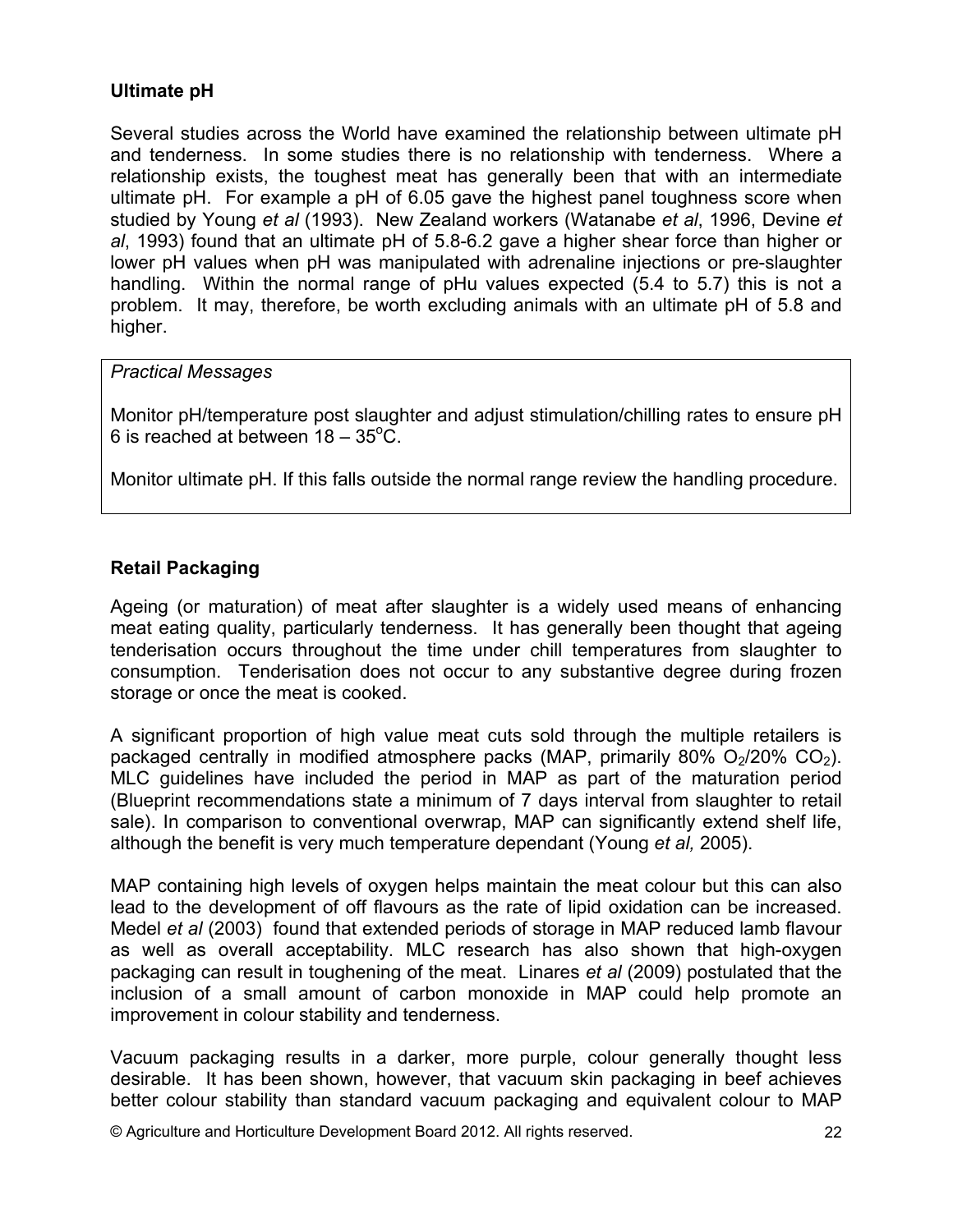after 5 days (Li et al. 2010). This provides an opportunity to move away from MAP while providing an acceptable visual appearance. Recent work in Australia suggests that vacuum packaged primals can have a far longer potential shelf life than the 2 months often cited, however temperature control is vital (Sumner et al. 2011). The ideal storage temperature is thought to be around  $-1.5^{\circ}$ C to  $-2^{\circ}$ C.

**Practical message** 

Avoid high oxygen packaging wherever possible.

## **Other treatments**

High intensity ultrasound has been found to give no benefit in terms of eating quality.

A treatment called 'hydrodyne' has been used to tenderise meat cuts. In essence a meat cut is packaged and placed in a vessel containing liquid. An explosive charge is detonated within the vessel and the hydrostatic shock generated tenderises the meat. This process has been patented. Its usefulness is confined to situations where a batch process can be used. Large pressure vessels are generally costly so this may suit small throughput operations where a smaller vessel can be used.

Vascular perfusion chilling, (VPC), can provide a significantly more rapid alternative to surface chilling. VPC involves the circulation of a cold fluid around a carcases intact vascular system. Research has shown some uptake of the perfusate into the meat. Treated carcases showed colour differences but were significantly more tender, although this could well be due to the additional water in the meat (Brown et al, 2009).

Calcium chloride injection/marination of meat cuts post slaughter increases tenderness by accelerating the ageing process. This has even been effective in callipyge lambs. MLC sensory panelling identified a marked increase in off flavours with the use of calcium chloride but North American work shows that this may not be a problem with consumers, particularly if antioxidants (such as vitamin E or ascorbate) are included. Meat treated in this way would have to be treated according to meat product legislation but this treatment may offer advantages in ready meal type products.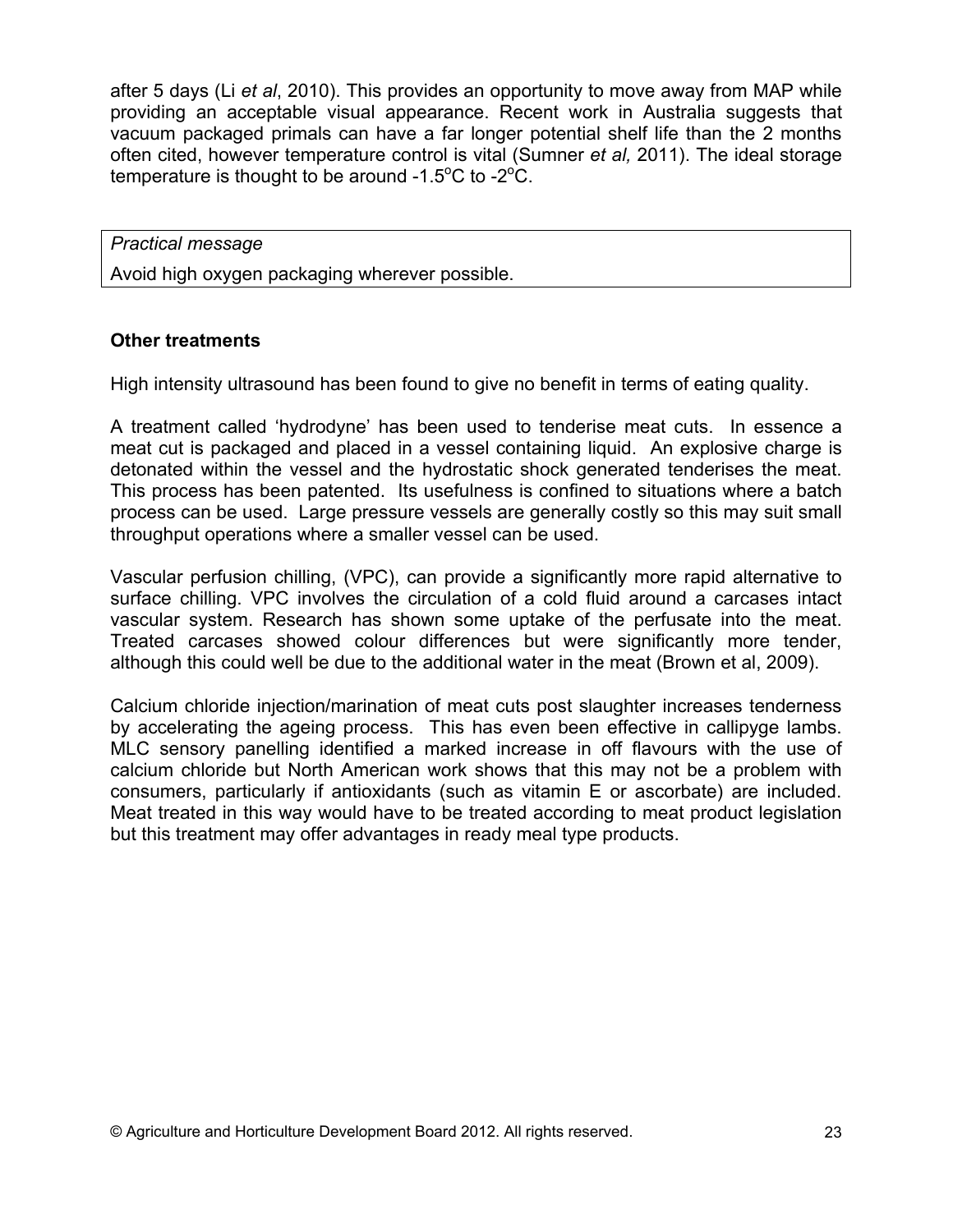#### **BACKGROUND INFORMATION - The conversion of muscle to meat**  $3)$

## From living muscle to rigor mortis

At the time of slaughter the muscles of the animal are predominantly metabolising aerobically (generating energy through biochemical pathways that consume oxygen). At the time of exsanguination (bleeding out) the blood supply to the muscles ceases. This means that the oxygen supply is cut off and the products of metabolism in the muscle cannot be removed via the bloodstream. These therefore accumulate in the muscle. The normal response of tissues to oxygen deprivation is to attempt to maintain cellular energy (ATP) levels. Tissues with a high oxygen requirement, such as the brain, will die very quickly, but some other tissues, particularly muscle, can have a high anaerobic capacity. This means that they are capable of producing ATP from glucose without the need for oxygen (glycolysis). One of the products of this anaerobic metabolism is lactic acid. This accumulates in the tissue and gradually reduces the pH of the muscle from about 7.2 in a normal resting live muscle to an ultimate  $pH(pH<sub>u</sub>)$  of about 5.4 to 5.7 in normal meat. Muscle can generate energy from glucose until all the glucose is used up or until the accumulation of acid in the muscle destroys the metabolic processes.

This ability to generate energy even after slaughter means that muscle can continue to contract, for example in response to an external electrical stimulation (ES), for a considerable time after the animal's central nervous system is dead. Different muscles, or even different muscle fibre cells within a muscle, do not continue functioning for the same period after slaughter of the animal. It is an oversimplification to say that muscles consist of two fibre types, red and white, but it is a simplification that will suffice for the purposes of explanation. Some muscles or regions of muscles consist primarily of red fibres, whereas others are predominantly white. The species differences in this regard are strikingly obvious. Red fibres are more associated with sustained activity such as postural work or locomotion in animals active for long periods such as grazing animals. These fibres have higher levels of the oxygen binding pigment myoglobin. Most of their metabolic activity is oxidative and the rate at which they can derive energy in the absence of an oxygen supply is limited.

Conversely, white fibres are more associated with muscles that have short burst of high activity, and when most active cannot rely on oxygen based metabolism to provide sufficient energy. They therefore have a higher glycolytic capacity. This high glycolytic capacity means that white muscle fibres will exhaust their energy supplies after slaughter much more quickly than red muscle fibres.

The main bulk of the muscle fibres is made up of myofibrils which undertake the contractile function of muscle. The most abundant proteins in myofibrils are myosin and actin. When all of the available energy is exhausted in the post mortem muscle the myosin and actin molecules bind firmly together and the muscle loses its extensibility and flexibility. This point is termed rigor mortis.

The rate at which a muscle of a given fibre composition will go into rigor mortis can be influenced by a substantial number of factors. These include: the energy stores available within the muscle when the animal leaves the farm; the degree to which these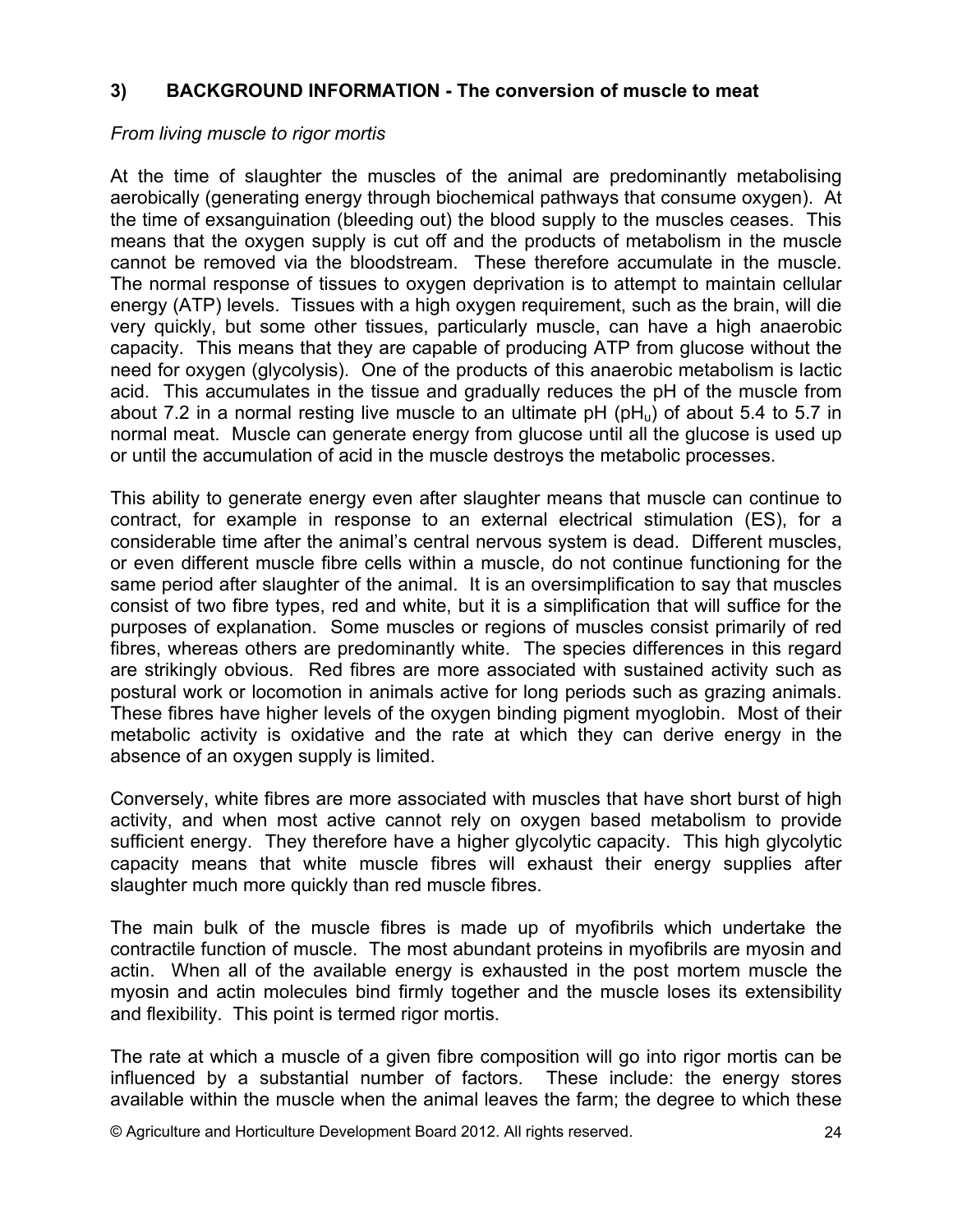stores are depleted during transport and lairage; the stimulation of the metabolic processes via pre-slaughter stress; stimulation of muscular activity during the slaughtering process and the rate at which the muscle is cooled.

# Shortening

Muscle will contract (shorten) naturally as it goes into rigor mortis if it is not restrained from doing so. Most muscles are under tension when the skeleton of the carcase is in its normal posture. If muscle is restrained it will develop tension as it goes into rigor but will not be able to shorten in its overall length. The extent to which muscles are able to shorten depends on the remaining energy (ATP) available at the time of shortening, the load on the muscle and the temperature of the muscle when these events occur. A shortened muscle will have shorter sarcomere lengths, ie shorter repeating units within the contractile myofibrils and a greater overlap between the contractile filaments.

Shorter sarcomere lengths are generally associated with tougher meat. In shortened muscle shear force values can increase by over 300%, but the response is not linear with the degree of shortening. Tenderness has been noted to be at its lowest with 25-40% shortening and severely shortened muscle (which had shortened 60%) was as tender as unshortened muscle (Marsh and Leet, 1966).

The temperature effect on the ability to shorten during rigor is particularly interesting, with the extent of beef muscle shortening varying with temperature at which rigor occurred according to the sequence  $1 > 37 > 5 > 20$  °C (Busch et al. 1967). From and similar observations, the notion emerged that there were two types of shortening and that for minimum shortening muscle should be at about 15°C as it enters rigor mortis. This can never be achieved in practice for all muscle fibres because of the different rates of cooling in different locations of the carcase and the different rates of rigor development in different fibres. It is however a useful guideline.

The shortening that occurs with rigor above  $20^{\circ}$ C occurs as the energy supply is being exhausted and it is, therefore, generally quite weak. This form of rigor shortening is sometimes termed 'hot' shortening. It does have the potential to affect meat quality but its importance is still debated. 'Cold' shortening is quite different. It occurs if the muscle is exposed to low temperature (say <11°C Locker and Hagyard, 1963) prior to the development of rigor. Under these conditions the muscle spontaneously contracts and, since it does so at higher levels of ATP and pH than rigor shortening, the degree of contraction can be considerable.

It must be stressed that many of the studies of shortening have been done in muscle which has been removed from the carcase and therefore is more able to shorten than muscle which is restrained in the carcase by its attachment to the skeleton. However, the degree of restraint will depend on the carcase suspension system and even a restrained muscle can still cold shorten at least to some extent, reducing sarcomere lengths in one area and stretching or breaking sarcomeres in another (Marsh and Leet, 1966).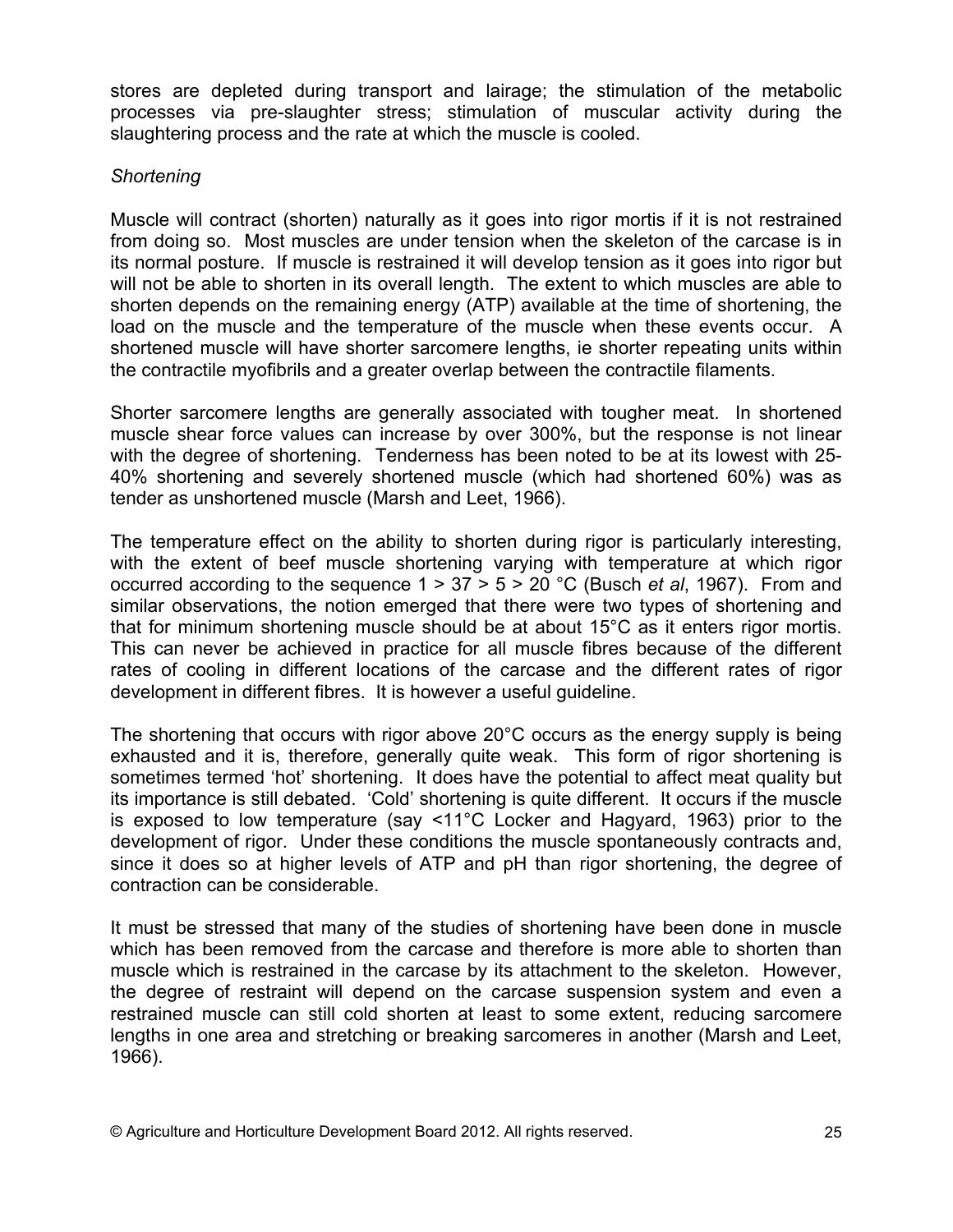There seems little doubt from the literature and practical industrial experience that 'cold' shortening can occur and in some circumstances, especially in beef and lamb, can be a significant source of toughening. However, the picture is not so clear for 'hot' shortening. In one study (Locker and Daines, 1975) muscle removed from the carcase soon after slaughter and allowed to go into rigor at 37 °C had shortened 31.5% and yet had lower shear force than muscles held at 15-34 °C which had shortened less. The explanation of this is unclear but the possible higher activity of enzymes associated with post-mortem tenderisation of muscle is one possibility. It has been proposed by a number of researchers that beef tenderness is more closely related to the temperature of the muscle two hours post-mortem than later temperatures (Marsh *et al.* 1980-1: Roschen et al, 1950). Marsh et al (1987) proposed that intermediate rates of rigor development, which reduce the risk of rigor at too high a temperature but ensure rigor is achieved before 'cold' shortening temperatures are reached, are most desirable for tenderness. For beef they proposed this could be determined by a pH of  $\sim$  6.1 at three hours post mortem.

# Proteolysis

The action of enzymes that damage or destroy proteins (proteolytic enzymes) in postmortem muscle is remarkably limited (Greaser, 1986), but what activity there is seems to be a highly significant source of variation in the tenderness of meat. Many of the major proteins of muscle are relatively undegraded, but significant proteolysis to others is associated with increasing fragmentation of myofibrils as post mortem storage time progresses. Although the fact that meat tenderises with post mortem storage time has been known for very many years, the debate as to which processes within the muscle are responsible has been a long one. There is now largely a consensus that the enzymes responsible for the tenderisation process are a family of calcium activated enzymes, called the calpains, and their inhibitor calpastatin, (Koohmaraie, 1994; Taylor et al, 1995b). There remain significant unanswered questions as to how the calpains are regulated, the way that they interact with the development of rigor mortis and. importantly, whether other processes (perhaps non-enzymic) are also involved in the tenderisation of meat during ageing.

Generally proteolytic degradation and hence tenderisation is considered to occur more quickly in white fibres, and muscles made up predominantly of these, than in red fibres/muscle (see for example Dutson et al, 1974). This is reflected in differences in the rate of tenderisation (and hence optimum ageing time) between muscles within a carcase and between the species. The significance of the calcium dependency of these calpain enzymes should not be over looked. The enzymes are more active at nearer neutral pH and at higher temperatures, therefore their greatest level of activity may be around the time of rigor when sufficiently high levels of calcium may become available. Recently, measurements of the activity of calpain enzymes in the early post-mortem period have been associated with the tenderness of pork after 8 days of ageing (Sensky et al. 1998). It seems possible that interactions between the processes of rigor mortis and proteolysis may be important to tenderness variation days later. This remains as active area of research but the practical consequences, based on current knowledge, are different recommended ageing periods for different meat cuts.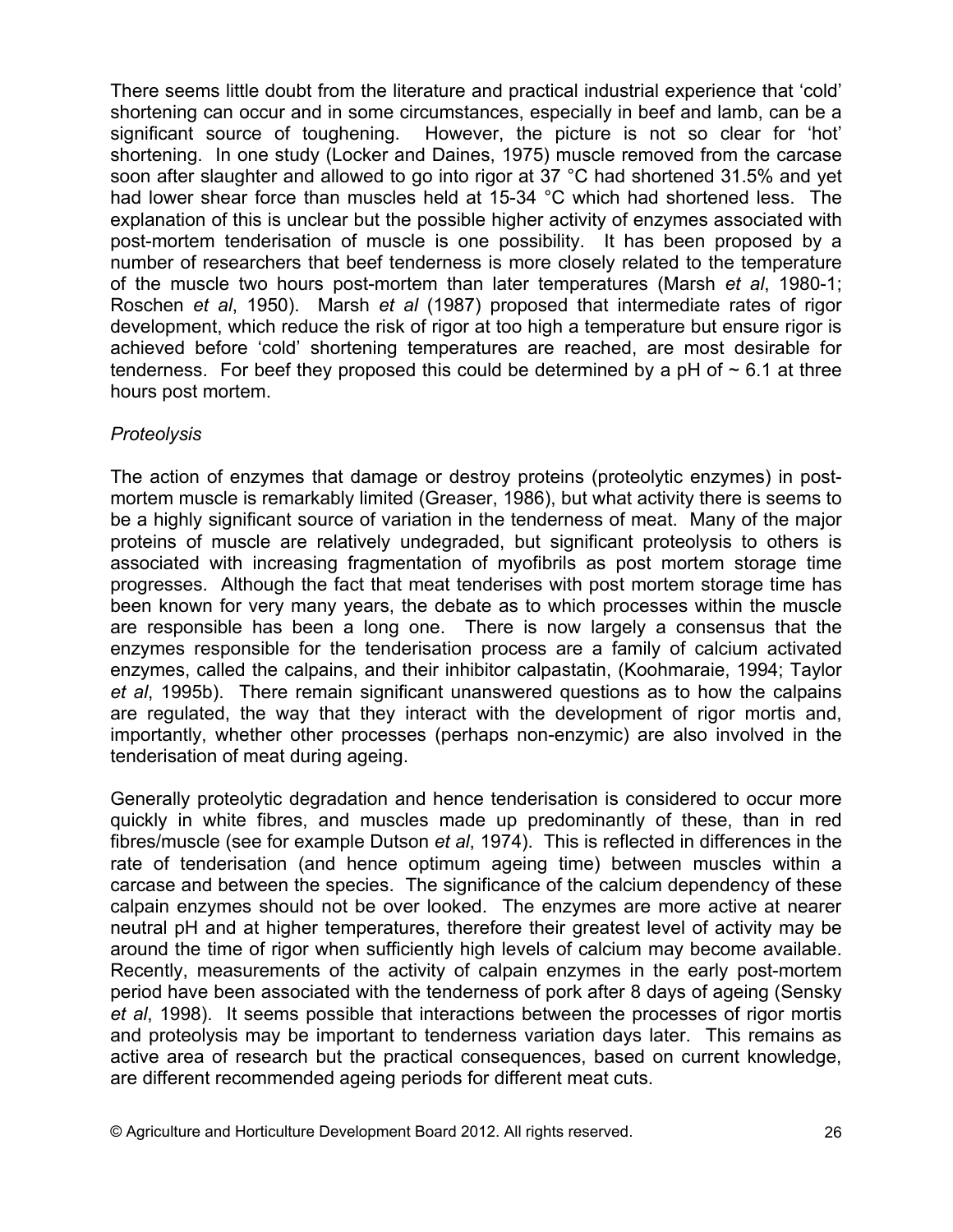## Abnormal conditions 1. - DFD

If the energy reserves of the muscle are depleted prior to slaughter the degree of glycolysis which can occur is diminished and the ultimate  $pH(pH<sub>u</sub>)$  will not be as low as in normal muscle with higher energy reserves. If the  $pH<sub>u</sub>$  is greater than 6.0 the muscle will have a dark and dry appearance with a firm texture. This condition is termed Dark Firm Dry meat (DFD) or sometimes 'dark-cutting' meat. It is most commonly seen in beef, but can also be seen in pigmeat and, rarely, lamb. A higher level of oxygen consumption by the tissue and hence a reduced depth of oxygen penetration into the meat results in less visible red oxymyoglobin pigment (bright red) and hence the dark appearance. The dryness is thought to be a consequence of the higher pH leading to a higher water holding capacity of the myofibrillar proteins. DFD meat is normally found to be more tender, perhaps due to enhanced proteolysis, but the higher pH also leads to a better environment for the growth of spoilage bacteria and consequently a poorer shelflife (Gill and Newton, 1981).

# Abnormal conditions 2. - PSE

PSE stands for Pale Soft and Exudative. This condition is of considerable economic significance in pigmeat, being first described as muscle degeneration in 1954 (Ludvigsen, 1954). A similar condition can be seen in some beef muscles held at high temperatures for prolonged periods (Locker and Daines, 1975). The basic causal mechanism is the combination of low pH and relatively high muscle temperatures that can occur if post-mortem glycolysis progresses at an accelerated rate. The two main pre-slaughter causes of the rapid pH decline are either a genetic defect in muscle calcium metabolism (the halothane gene) or a stimulation of glycolysis via pre-slaughter stress or inappropriate application of electrical stimulation. In PSE muscles the rate of pH decline is at least twice as fast as in normal muscles and rigor may occur as early as 15 minutes after slaughter.

This combination of low pH and high temperature is thought to result in denaturation of proteins and a consequent change in the lateral spacing of the contractile filaments of the muscle cell. This in turn changes the distribution of fluid within the muscle, with an increased proportion of the fluid becoming distributed in the extracellular space, from where it can more easily escape from the meat (Offer and Knight, 1988). This is of obvious economic importance with PSE carcases having much higher fluid losses. Individual chop drip losses can be 5.8% compared with 3.0 % (Sather et al, 1998).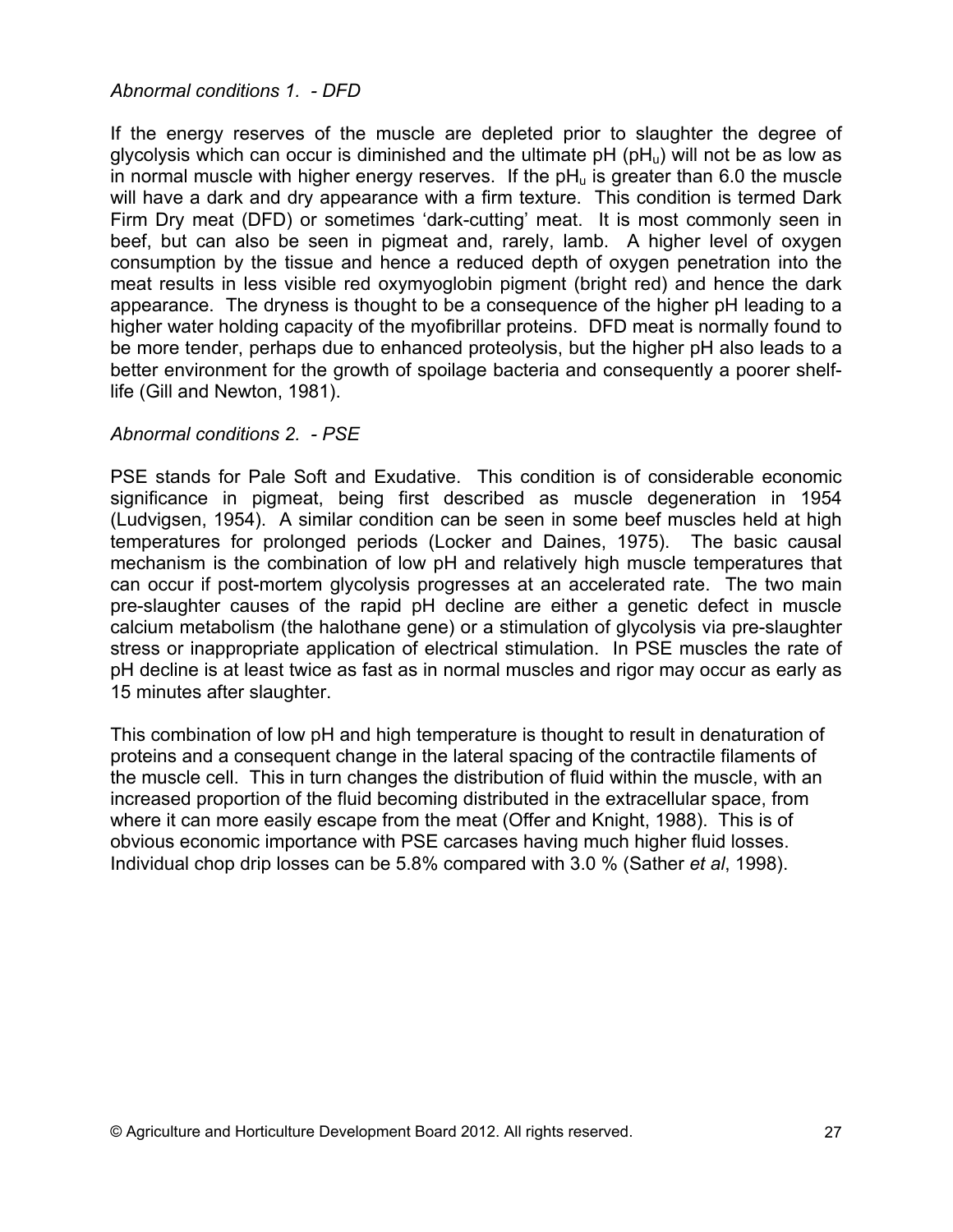#### 4) **REFERENCES**

Abban, A.R., Stouffer, J.R. and Westervelt, R.G. (1975). Pre-rigor mechanical tensioning of lamb carcases to improve tenderness. Journal of Food Science 40, 1214-1216.

Batcher, O.M., Brant, A.W. and Kunze, M.S. (1969). Sensory evaluation of lamb and yearling mutton flavours. Journal of Food Science 34, 272.

Bouton, P.E., Harris, P.V., Shorthose, W.R. and Baxter, R.I. (1973). A comparison of the effects of aging, conditioning and skeletal restraint on the tenderness of mutton. Journal of Food Science 38, 932-937.

Brown, T., Richardson, R.I., Wilkin, C.A., Evans., J.A. (2009). Vascular perfusion chilling of red meat carcasses - a feasibility study. Meat Science. 83(4):666-671.

Buege, D.R. and Stouffer, J.R. (1974). Effects of pre-rigor tension on tenderness of intact bovine and ovine muscle. Journal of Food Science 39, 396-401.

Chrystall, B.B., Devine, C.E., Snodgrass, M. and Ellery, S. (1982). Tenderness of exercise stressed lambs. New Zealand Journal of Agricultural Research 19, 331-336.

Cook, C.F. and Langsworth, R.F. (1966). The effect of pre-slaughter environmental temperature and post mortem treatment upon some characteristics of ovine muscle. 1. Shortening and pH. Journal of Food Science 31, 497.

Daly, C., Simmons, N., Cummings, T., Johnson, N., McGurk, J., Gilbert, K., Lomas, T., Lombard, A. (2008). The next generation of processing options to improve and tailor meat quality outcomes. New Zealand Institute of Food Science & Technology Annual Conference 2008: Food Sustainability. Energy Events Centre, Rotorua, New Zealand. 24-26 June 2008

Dawson, L.E.R., O'Kiely, P., Moloney, A.P., Vipond, J.E., Wylie, A.R.G., Carson, A.F., Hyslop, J. (2011). Grassland systems of red meat production: integration between biodiversity, plant nutrient utilisation, greenhouse gas emissions and meat nutritional quality. Animal. 5(9):1432-1441.

Davey, C.L. and Gilbert, K.V. (1973). The effect of carcase posture on cold, heat and thaw shortening in lamb. Journal of Food Technology 8, 445.

De la Fuente, J., Sanchez, M., Perez, C., Lauzurica, S., Vieira, C., Gonzalez de Chavarri, E., Diaz, M.T. (2010). Physiological response and carcass and meat quality of suckling lambs in relation to transport time and stocking density during transport by road. Animal. 4(2):250-258.

Devine, C., Wells, R. and Payne, S. (1999). Rates of tenderisation lamb at identical ageing temperatures with and without electrical stimulation. Relating raw material composition to final food quality. Leeds, UK.

Devine, C.E., Graafhuis, A.E., Muir, P.D. and Chrystall, B.B. (1993). The effect of growth rate and ultimate pH on meat quality of lambs. Meat Science 35, (1) 63-77.

Doyle, S.P., Johnson, C.R., J.W. Holt, J.W., Patton, W.R. (2007). Effect of ram breed and finishing diet in carcass traits of crossbred wether lambs. Proceedings, Western Section, American Journal of Animal Science, 58:11-112.

Dransfield, E. (1990). Conditioning and ageing. Meat quality from gate to plate. University of Bristol.

Dransfield, E., Nute, G.R., B W Hogg, B.W., Walters, B.R. (1990). Carcass and eating quality of ram and ewe lambs. Animal Production. 50:291-299.

Dutson, T.R., Pearson, A.M. and Merkel, R.A. (1974). Ultrastructural post-mortem changes in normal and low quality porcine muscle fibres. Journal of Food Science 39, 32-37.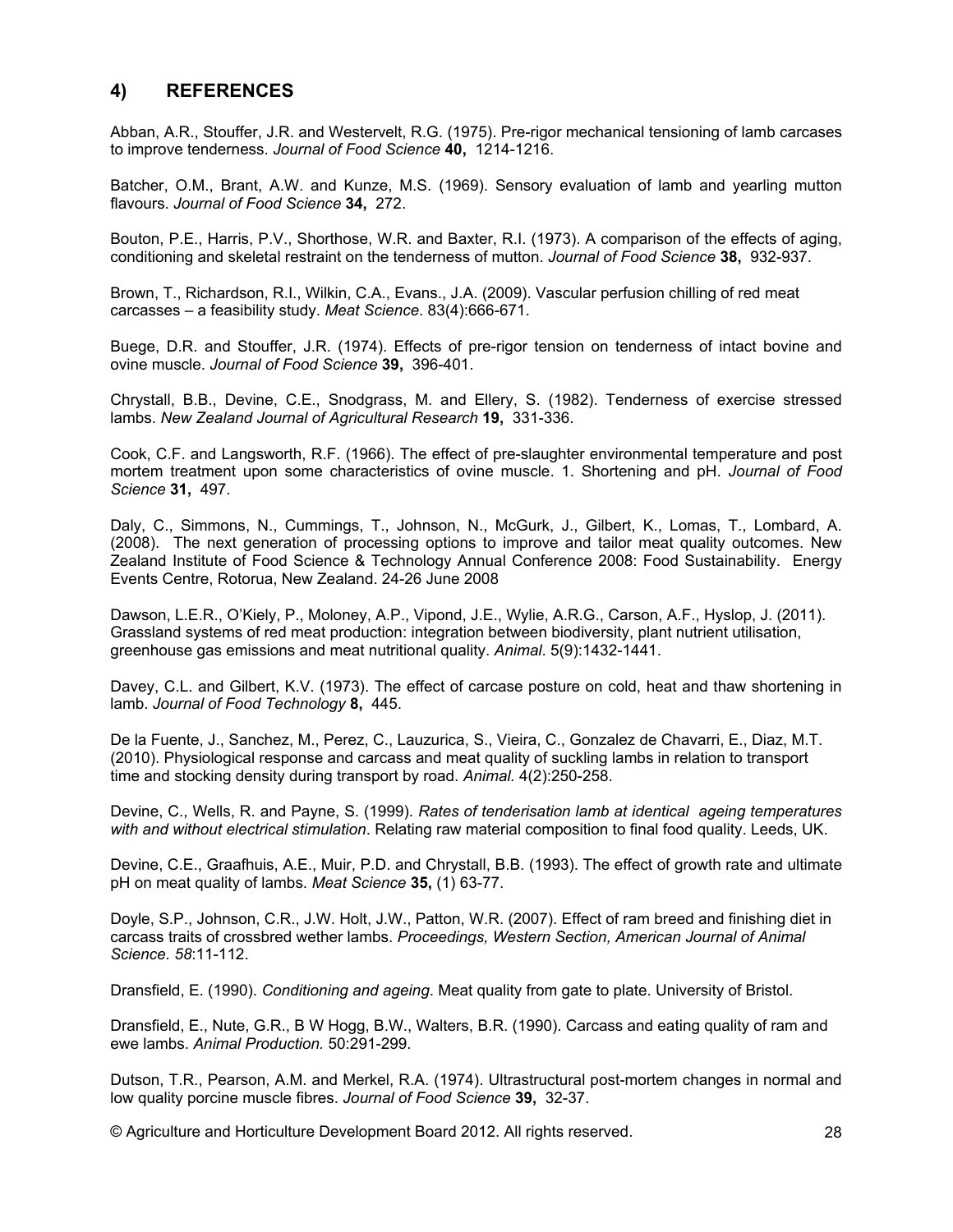Dutson, T.R., Smith, G.C., Hostetler, R.L. and Carpenter, Z.L. (1975). Post mortem carcase temperature and beef tenderness. Journal of Animal Science 41, 289 (abstr).

Enser, M., Kurt, E., Chiles, A., Nute, G.R. and Wood, J.D. (1998). Organoleptic properties and fatty acid *content of muscle from young lambs and hoggets fed grass diets*. British Society of Animal Science. Scarborough.

Field, R.A., Williams, J.C. and Miller, G.J. (1983). The effect of diet on lamb flavor. Food Technology May **1983, 258-263.** 

Fisher, A.V., Enser, M., Richardson, R.I., Wood, J.D., Nute, G.R., Kurt, E., Sinclair, L.A. and Wilkinson, R.G. (2000). Fatty acid composition and eating quality of lamb types derived from four diverse breed x production systems. Meat Science 55, (2) 141-147.

Fisher, A.D., Niemeyer, D.O., Lea, J.M., Lee, C., Paull, D.R., Reed, M.T., Ferguson, D.M. (2010). The  $-$ effects of 12, 30 or 48 hours of road transport on the physiological and behavioural responses of sheep. Journal of Animal Science. 88:2144-2152.

Font I Furnols, M., Realini, C., Montossi, F., Sanudo, C., Campo, M., Oliver, M.A., Nute, G.R., Guerrero, L. (2011). Consumer's purchasing intention for lamb meat affected by country of origin, feeding system and meat price: A conioint study in Spain. France and United Kingdom, Food Quality and Preference. 229(5):443-451.

Font I Furnols, M., Realini, C., Guerrero, L., Oliver, M.A., Sanudo, C., Campo, M.M., Nute, G.R., Caneque, V., Alvarez, I., San Julian, R., Luzardo, S., Brito, G., Montossi, F. (2009). Acceptability of lamb fed on  $A$  pasture, concentrate or combinations of both systems by European consumers. Meat Science. 81:196-202.

Geesink, G.H., Bekhit, A.D. and Bicherstaffe, R. (2000). Rigor temperature and meat quality  $:$ characteristics of lamb longissimus muscle. Journal of Animal Science 78, 2842-2848.

Gill, C.O. and Newton, K.G. (1981). Microbiology of DFD beef. The problem of dark cutting in beef. D. E. Hood and P. V. Tarrant. The Hague, Martinus Nijhoff.

Goodson, K.J., Miller, R.K. and Savell, J.W. (2001). Carcass traits, muscle characteristics, and palatability attributes of lambs expressing the callipyge phenotype. Meat Science 58, 381-387.

Greaser, M.L. (1986). Conversion of muscle to meat. *Muscle as Food. P. J. Bechtel. London, Academic* Press Inc. (London) Ltd: 37-102.

Hildrum, K.I., Nilson, B.N., Bekken, A. and Naes, T. (2000). Effects of chilling rate and low voltage  $\epsilon$  electrical stimulation on sensory properties of ovine *m. longissimus. Journal of Muscle Foods* 11, (2) 95-98.

Hopkins, D.L. (2011). Processing technology changes in the Australian sheep meat industry; An overview. Animal Production Science. 51(5):339-405.

Houdijk, J. (2010). Effects of chicory on sensory carcass quality in lambs. Final report. Edinburgh, SAC.

Kerth, C.R., Cain, T.L., Jackson, S.P., Ramsey, C.B. and Miller, M.F. (1999). Electrical stimulation effects on tenderness of five muscles from Hampshire X Rambouillet crossbred lambs with the callipyge phenotype. Journal of Animal Science 77, 2951-2955.

Kitessa, S., Liu, S., Briegel, J., Pethick, D., Gardner, G., Ferguson, M., Allingham, P., Nattrass, G., McDonagh, M., Ponnampalam, E., Hopkins, D. (2010). Effects of intensive or pasture finishing in spring and linseed supplementation in autumn on the omega-3 content of lamb meat and its carcass distribution. Animal Production Science. 50(2):130-137.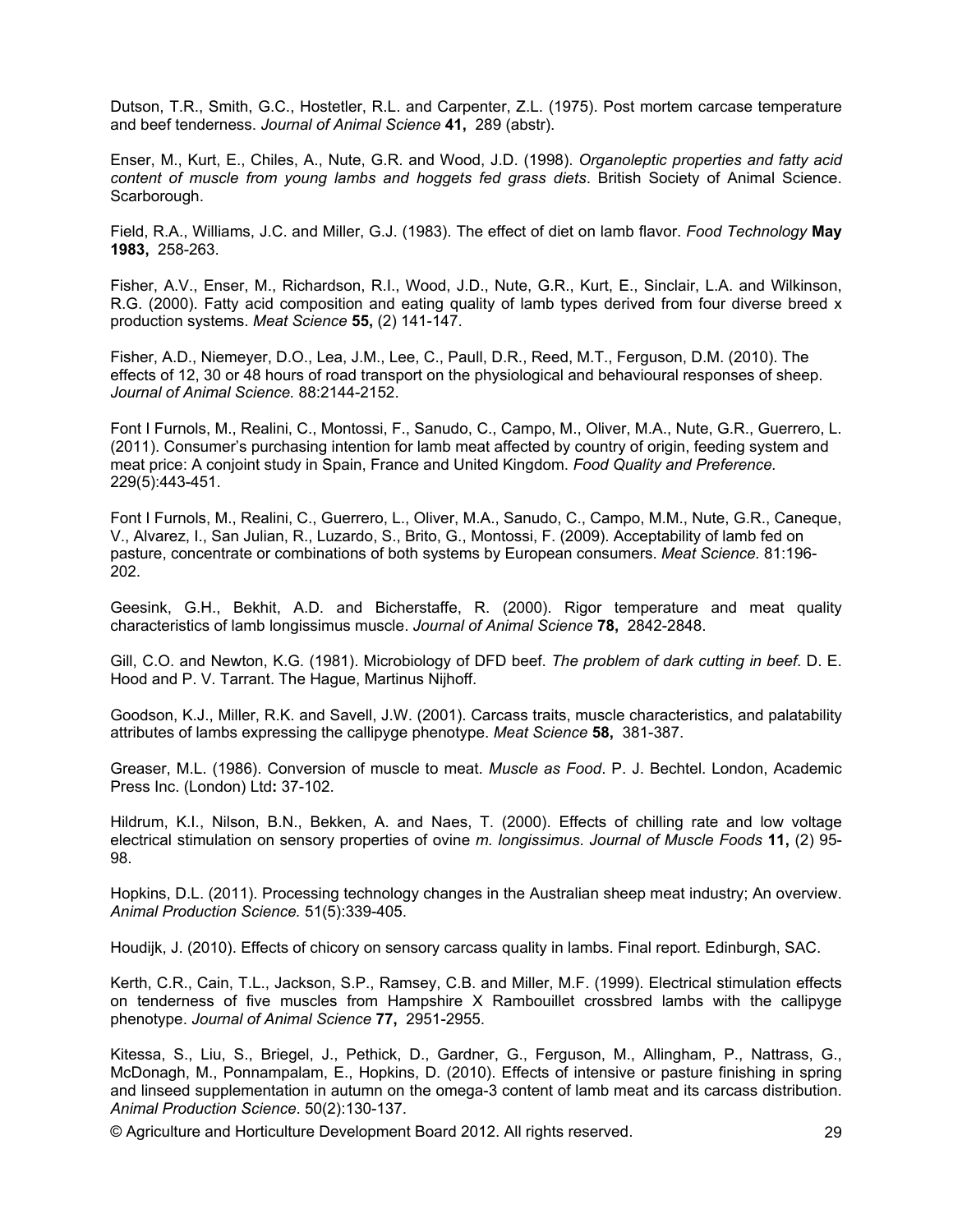Knowles, T.G. (1998). A review of the road transport of slaughter sheep. Veterinary Record 143, 212-219.

Koohmaraie, M. (1994). Muscle proteinases and meat ageing. Meat Science 36, 93-104.

Lambe, N.R., McLean, K.A., Macfarlane, J.M., Johnson, P.L., Jopson, N.B., Haresign, W., Richardson, R.I., Bunger, L. (2010). Predicting intramuscular fat content of lamb loin fillets using CT scanning. Proceedings of the Farm Animal Imaging Congress, 2010, Rennes, France.

Lambe, N.R., Richardson, R.I., Macfarlane, J.M., Nevison, I., Haresign, W., Matika, O., Buenger, L. (2011). Genotypic effects of the Texel Muscling QTL (TM-QTL) on meat quality in purebred Texel lambs. Meat Science. 89(2):125-132.

Li, X., Lindahl, G., Lundstrom, K. (2010). Colour stability and alpha-tocopherol content in beef M.longissimus dorsi after different packaging methods. International Congress of Meat Science and Technology. Juju, South Korea.

Linares, M.B. and Vergara, H. (2009). Light lamb meat quality packed under modified atmospheres: effect of stunning systems. Animal. 3(12):1763-1771.

Locker, R.H. and Daines, G.J. (1975). Rigor mortis in beef sternomandibularis muscle at 37 C. Journal of the Science of Food and Agriculture 26, 1721-1733.

Locker, R.H. and Hagyard, C.J. (1963). A cold shortening effect in beef muscles. Journal of the Science of Food and Agriculture 14, 787.

Ludvigsen, J. (1954). Undersogelser over den sakaldte 'muskeldegeneration' hos svin. Beret. Forsoeglab. (Copenhagen) 1, 272.

Marsh, B.B. (1983). Effects of early post mortem muscle pH and temperature on meat tenderness. Proceedings of the reciprocal meat conference 36, 131.

Marsh, B.B. and Leet, N.G. (1966). Studies in meat tenderness. III. The effect of cold shortening on meat tenderness. Journal of Food Science 31, 450-459.

Marsh, B.B., Lochner, T.V., Takahashi, G. and Kragness, D.D. (1980-1). Effects of early post mortem pH and temperature on beef tenderness. Meat Science 5, 479-483.

Marsh, B.B., Ringkob, T.P., Russell, D.L., Swartz, D.R. and Pagel, L.A. (1987). Effects of earlypostmortem glycolytic rate on beef tenderness. Meat Science 21, 241-248.

Martniez-Carezo, S., Sanudo, C., Medel, I., Olleta, J.L. (2005). Breed, slaughter weight and ageing time effects on sensory characteristics of lamb. Meat Science. 69:571-578.

Matthews, K.R. (2011). Evaluation of the pH fall in English lamb abattoirs against the Meat Standards Australia pH/temperature window. Kenilworth, Warwickshire. EBLEX:6

Matthews, K.R. and Warkup, C.C. (2001). Review of the published literature and MLC research on factors influencing meat quality. Quality Meat Scotland/Meat & Livestock Commission.

Medel, I., Sanudo, C., Roncales, P., Panea, B., Martniez-Carezo, S., Beltran, J.A. (2003). Sensory quality of loin and leg lamb chops packed in modified atmosphere. International Congress of Meat Science and Technology., Campinas, Brazil.

MLC. (2004). A Blueprint for lean and tender British lamb. Milton Keynes, Meat & Livestock Commission.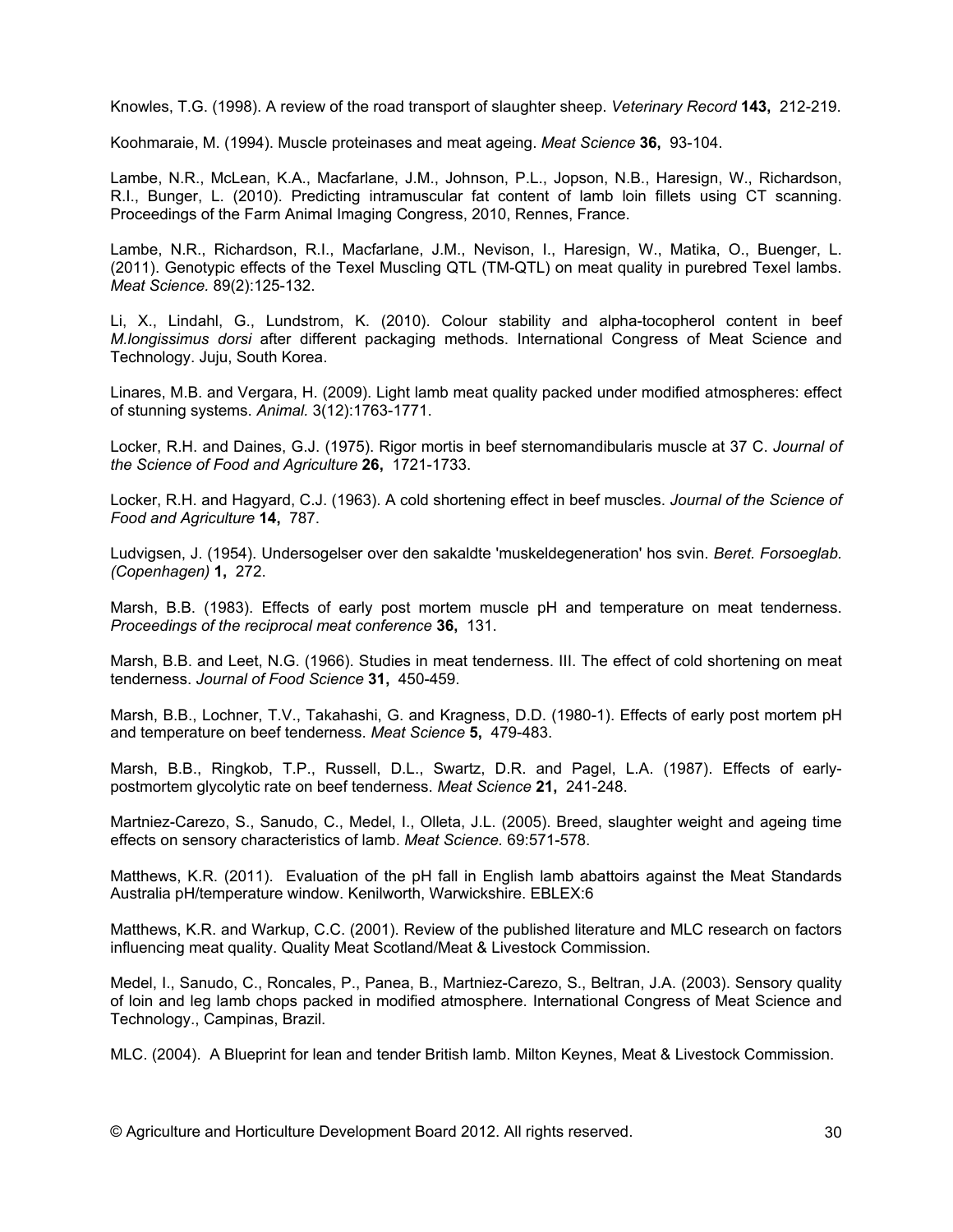MLC. (2007). Review of available information of factors influencing consumer perception and purchasing and quality parameters important to consumers (objective 1.1): Red meat. Milton Keynes, Meat & Livestock Commission.

Moore, V.J. and Young, O.A. (1991). The effects of electrical stimulation, thawing, ageing and packaging on the colour and display life of lamb chops. Meat Science 30, 131-145.

Mushi, D.E., Eik, L.O., Sorheim, O., Adnoy, T., Haugen, J.E. (2008). Effect of animal sex and tieme of slaughter on sensory quality of meat from Norweigan lamb. Acta Agriciturae Scandinavica. Section A -Animal Science. 58(1):31-36.

Napolitano, F., Caroprese, M., Girolami, A., Muscio, A., Sevi, A. (2006). Effects of early maternal separation of lambs and rearing with minimal and maximal human contact on meat quality. Meat Science. 72(4):635-640.

Navajas, E.A., Lambe, N.R., Fisher, A.V., Nute, G.R., Bunger, L., Simm, G. (2008). Muscularity and eating quality of lambs: Effect of breed, sex, and selection of sires using muscularity measurements by computed tomography. Meat Science. 79(1):105-112.

Offer, G. and Knight, P. (1988). The structural basis of water holding in meat. Part 2. Drip losses. Developments in Meat Science 4. R. Lawrie. London, Elsevier Applied Science: 173-243.

Park, R.J., Corbett, J.L. and Furnival, E.P. (1972a). Flavour differences in meat from lambs grazed on lucerne or phalaris pastures. J. Agric. Sci. 78, 47-52.

Park, R.J., Spurway, R.A. and Wheeler, J.L. (1972b). Flavour differences in meat from sheep grazed on pasture or winter forage crops. J. Agric. Sci. Camb. 78, 53-56.

Pearce, K.L., Hopkins, D.L., Toohey, E.S., Pethick, D.W., Richards, I. (2006). Quantifying rate of pH and temperature decline in lamb carcases usingmedium voltage electrical stimulation in an Australian abattoir. Australian Journal of Experimental Agriculture. 46(7):869-874.

Pearce, K.L., Hopkins, D.L., Williams, A., Jacob, R.H., Pethick, D.W., Phillips, J.K. (2009). Alternating frequency to increase the response to stimulation and the effect on objective meat quality. Meat Science. 81:188-195.

Phillips, K.A., Wheeler, P.A., Joynt, A., Fisher, A.V., Nute, G.R., Baker, A., Hughes, S.I. (2008). Investigation of the variation in lamb meat on three winter finishing systems. Lincoln, UK, ADAS:25.

Roschen, H.L., Ortscheid, B.J. and Ramsbottom, J.M. (1950). Tenderising meats. US Patent 2,519,931.

Sanudo, C., Nute, G.R., Campo, M.M., Maria, G., Baker, A., Sierra, I., Enser, M.E. and Wood, J.D. (1998). Assessment of commercial lamb meat quality by British and Spanish taste panels. Meat Science 48, (1/2)  $91-100.$ 

Sather, A.P., Robertson, W.M., Jones, S.D.M. and Zawadski, S.M. (1998). An evaluation of a terminal sire line for feedlot performance, carcass composition, and meat quality. Canadian Journal of Animal Science 78, 561-574.

Savell, J.W., Dutson, T.R., Smith, G.C. and Carpenter, Z.L. (1978). Structural changes in electrically stimulated beef muscle. Journal of Food Science 43, 1606.

Savell, J.W., Smith, G.C., Dutson, T.R. and Carpenter, Z.L. (1977). Effect of electrical stimulation on palatability of beef, lamb and goat meat. Journal of Food Science 42, (3) 702.

SEERAD (2004). Meat Eating Quality – A whole chain approach. Factors affecting lamb eating quality :32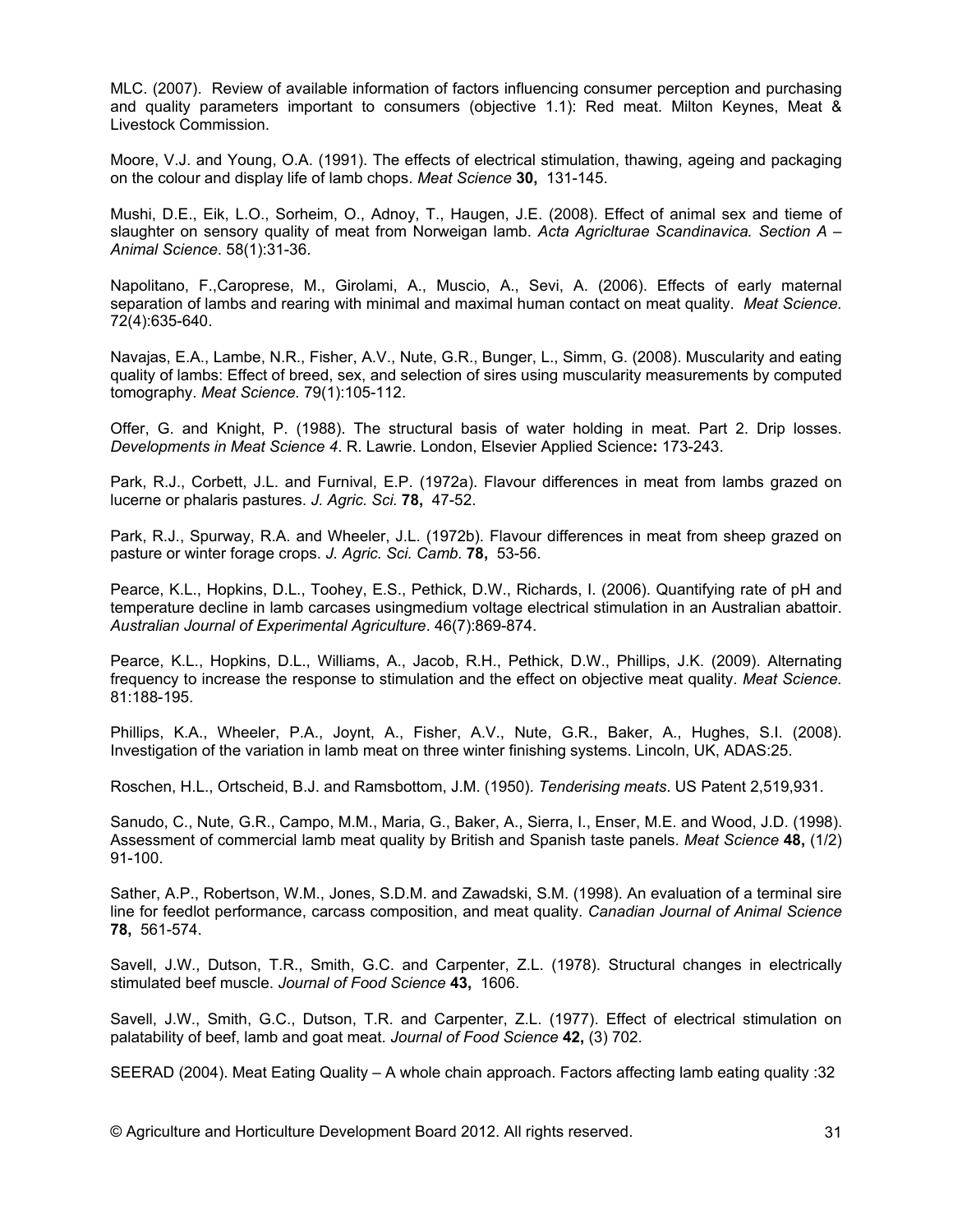Sensky, P.L., Parr, T., Scothern, G.P., Perry, A., Bardsley, R.G., Buttery, P.J., Wood, J.D. and Warkup, C.C. (1998). Differences in the calpain enzyme system in tough and tender samples of porcine *longissimus dorsi*. Proceedings of the British Society of Animal Science. Scarborough. British Society of Animal Science.

Shackelford, S.D., Wheeler, T.L. and Koohmaraie, M. (1997). Effect of the callipyge phenotype and cooking method on tenderness of several major lamb muscles. Journal of Animal Science 75, (8) 2100-2105.

 $\sin k$ , J.D. and Caporaso, F. (1977). Lamb and mutton flavour: contributing factors and chemical aspects. *Meat Science* **1.** 119-127.

 $\mathsf{Smith}, \mathsf{G.C.,}$  Dutson, T.R., Hostetler, R.L. and Carpenter, Z.L. (1976). Fatness, rate of chilling and tenderness of lamb. Journal of Food Science 41, 748-755.

Solomon, M.B. and Lynch, G.P. (1988). Biochemical histochemical and palatability characteristics of young ram lambs as affected by diet and electrical stimulation. Journal of Animal Science 66, 1955-1962.

Sumner, J and Jensen, I. (2011). The effect of storage temperature on shelf life of vacuum-packed lamb shoulders. Food Australia. 63(6):249-251.

Sutherland, M.M. and Ames, J.M. (1996). Free fatty acid composition of the adipose tissue of intact and castrated lambs slaughtered at 12 and 30 weeks of age. J. Agric. Food Chem. 44, 3113-3116.

Taylor, R.G., Geesink, G.H., Thompson, V.F., Koohmaraie, M. and Goll, D.E. (1995b). Is Z-disk .+ degradation responsible for post-mortem tenderization? Journal of Animal Science 73, 1351-1367.

Veiseth, E., Shackleford, S.D., Wheeler, T.L., Koohmaraie, M. (2004). Factors regulating lamb longissimus tenderness are affected by age at slaughter. Meat Science. 68(4):635-640.

Vipond, J.E., Marie, S. and Hunter, E.A. (1995). Effects of clover and milk in the diet of grazed lambs on meat quality. Animal Science **60**, (2) 231-238.

Warner, R.D., Ferguson, D.M., McDonagh, M.B., Channon, H.A., Cottrell, J.J., Dunshea, F.R. (2005). Acute exercise stress and electrical stimulation influence the consumer perception of sheep meat eating auality and obiective traits. Australian Journal of Experimental Agriculture. 45(5):553-560.

Warriss, P.D., Brown, S.N., Beavis, E.A. and Kestin, S.C. (1987). Influence of food withdrawal at various times preslaughter on carcase yield and meat quality in sheep. J. Sci. Food Agric. **39,** 325-334.

Watanabe, A., Daly, C.C. and Devine, C.E. (1996). The effects of ultimate pH of meat on tenderness changes during ageing. Meat Science 42, (1) 67-78.

Whittington, F.M., Dunn, R., Nute, G.R., Richardson, R.I., Wood, J.D. (2006). Effect of pasture type on lamb product quality. New Developments in Sheepmeat Quality:  $9<sup>th</sup>$  Annual Langford Food Industry Conference. BSAS, Edinburgh.

Wood, J.D. and Fisher, A.V. (1990). Improving the quality of lamb meat - taste, fatness and consumer appeal. *New developments in sheep production*. C. F. R. Slade and T. L. J. Lawrence, British Sheep Association.

Wood, J.D., Enser, M., Fisher, A.V., Nute, G.R., Sheard, P.R., Richardson, R.I., Hughes, S.I., Whittington, F.M. (2008) Fat deposition, fatty acid composition and meat quality: A review. Meat Science. 78(4):343-358.

Wood, J.D., Nute, G.R., Richardson, R.I., Sheard, P.R. (2005). Factors influencing the flavour of sheep meat. Langford, University of Bristol: 38

 $\oslash$  Agriculture and Horticulture Development Board 2012. All rights reserved.  $\qquad \qquad \qquad$  32